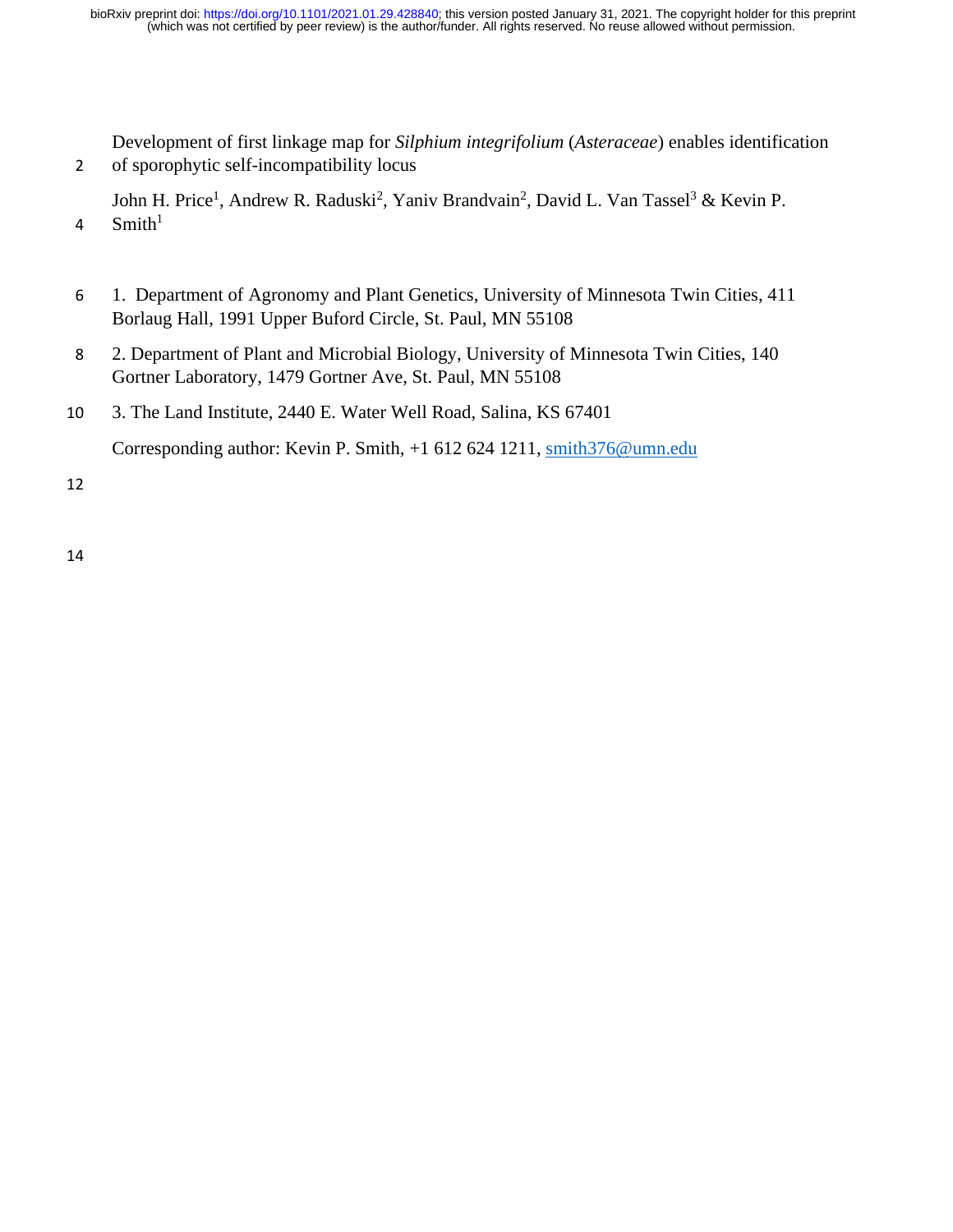## 16 SUMMARY

- *Silphium integrifolium* (*Asteraceae*) has been identified as a candidate for domestication 18 as a perennial oilseed crop and has a sporophytic self-incompatibility system—the genetic basis of which is not well understood in the *Asteraceae*. To address this gap, we 20 sought to map the genomic location of the self-recognition locus (S-locus) in this species.
- We used a biparental population and genotyping-by-sequencing to create the first genetic 22 linkage map for this species. Then we developed a novel crossing scheme and set of analysis methods in order to infer S-locus genotypes for a subset of these individuals, 24 allowing us to map the trait. Finally, we identified potential gene candidates using synteny analysis with the annual sunflower (*Helianthus annuus*) genome.
- 26 Our linkage map contains 198 SNP markers and resolved into the correct number of linkage groups. We were able to successfully map the S-locus and identify several 28 potential gene candidates in the sunflower syntenic region.
- Our method is effective and efficient, allowed us to map the *S. integrifolium* S-locus 30 using fewer resources than previous studies, and could be readily be applied to other species. Our best gene candidate appears to be worthy of future work in *S. integrifolium* 32 and other *Asteraceae* species.

Key words: *Asteraceae*, domestication, genetic resources, S-locus, self-incompatibility, *Silphium*  34 *integrifolium*, QTL mapping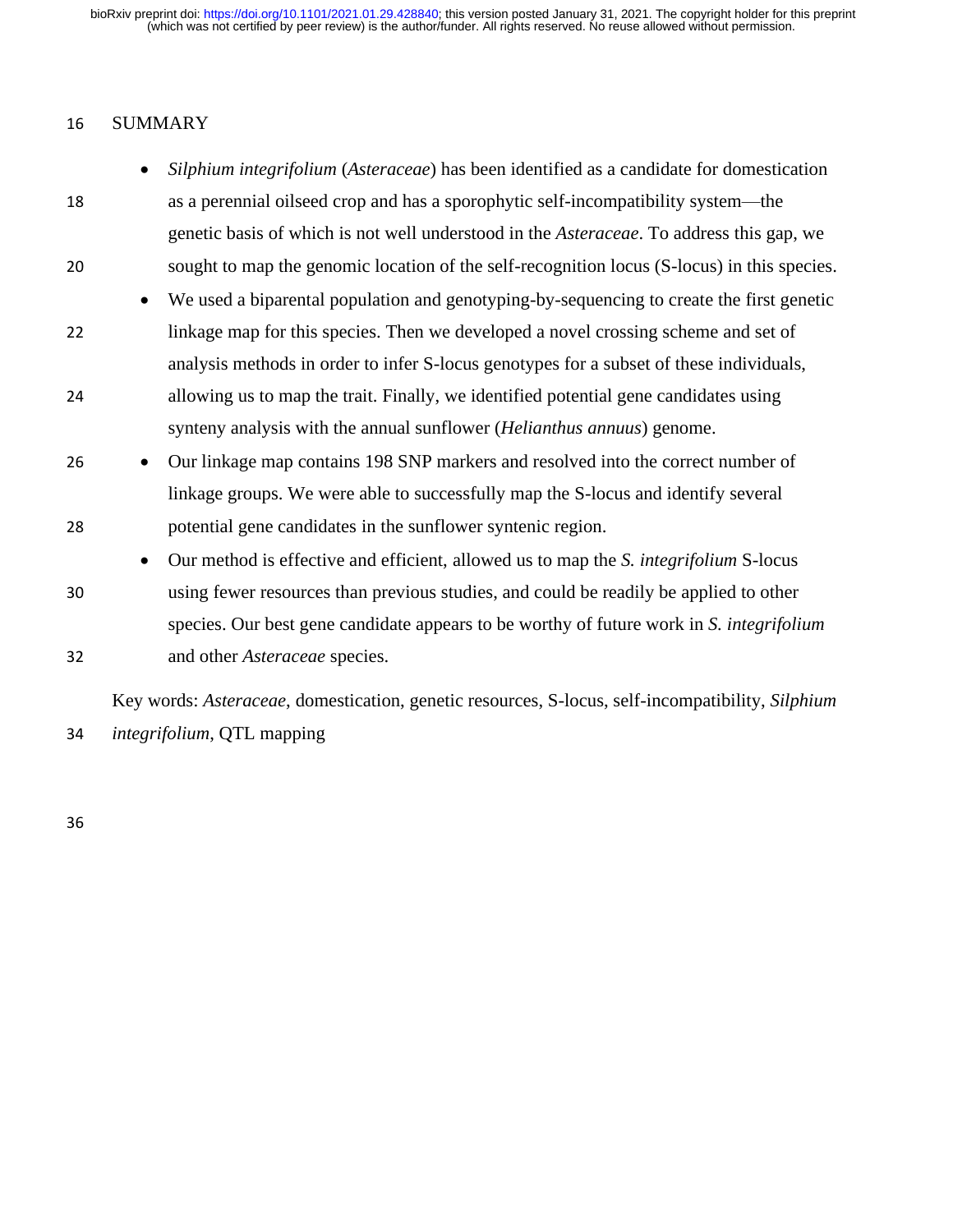### INTRODUCTION

- 38 *Silphium integrifolium* (Michx.) (wholeleaf rosinweed or silflower) is a member of the *Asteraceae* family native to prairies throughout the central United States. In the early 2000s, *S.*
- 40 *integrifolium* was selected to be a candidate for domestication as a perennial oilseed crop by the Land Institute in Salina, Kansas (Van Tassel *et al*.*,* 2017), attracting attention for its tolerance to
- 42 drought, upright growth habit, and large seeds (DeHaan *et al*., 2016). Subsequently, *S. integrifolium* has been found to have a seed oil composition similar to landrace sunflower
- 44 (Reinert et al., 2019) and good winter survival and persistence in a range of climates (J.H. Price & D.L. Van Tassel, pers. obs.). In addition, the yield potential of *S. integrifolium* populations
- 46 that have undergone relatively little selection is approximately 60% the yield of advanced sunflower hybrids (Kandel *et al*., 2019; Schiffner *et al*., 2020), indicating that significant
- 48 improvement is likely with continued breeding efforts. These characteristics further encourage the domestication of this species as a new crop. In the past, domestication occurred over long
- 50 periods of time, largely due to the largely unintentional nature of early selection (Rindos, 1984). With the advantage of contemporary knowledge of genetics, genomics, and breeding techniques,
- 52 the amount of time necessary to domesticate a new crop could be drastically reduced. Therefore, the development of genomic resources is a crucial step in this process (Sedbrook *et al*., 2014). To
- 54 this end, we have developed the first genetic linkage map for *S. integrifolium*.
- 56 Among the traits for which better genetic knowledge will accelerate the domestication of *S. integrifolium* is self-incompatibility. Although occasional *S. integrifolium* individuals have been
- 58 observed to produce at least some seed when self-pollinated (Reinert *et al*., 2020), *S. integrifolium* is self-incompatible, and as a member of the *Asteraceae* family is assumed to have
- 60 a sporophytic self-incompatibility (SSI) system (Hiscock, 2000). In sporophytic systems, selfrecognition is typically controlled by a single multi-allelic locus, known as the "S-locus", with
- 62 rejection of self-pollen caused by stigma recognition of S-locus gene products found in or on the pollen. Because these products are produced in the anther, pollen acceptance or rejection is
- 64 determined by the diploid genotype of the male parent, rather than the haploid genotype of a given pollen grain (Hiscock & Tabah, 2003). SSI alleles are also expected to display complex
- 66 dominance patterns, and dominance relationships between alleles may differ from the anther to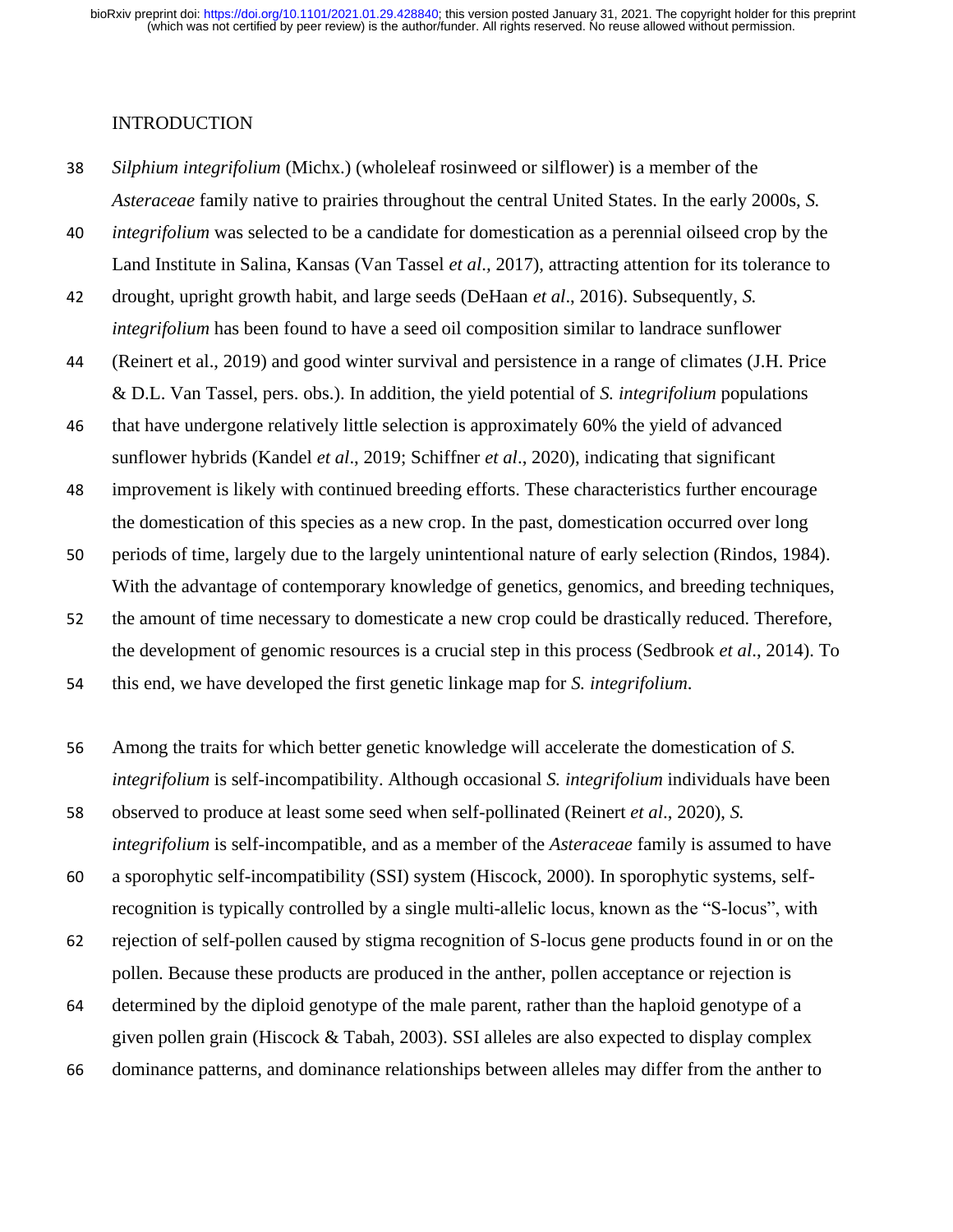the stigma (Hiscock & Tabah, 2003).

68

The molecular mechanisms that underlie SSI are best described in the *Brassicaceae*, where the 70 female S-phenotype is determined by a receptor kinase complex known as SRK. When pollen of the same S-phenotype lands on the stigma, this kinase binds a cysteine-rich protein (CRP) found

72 in the pollen coat, known as  $SP_{11}/SCR$ , initiating the pollen rejection response (Fujii  $\&$ Takayama, 2018). These two genes are tightly linked and rarely recombine; thus, they combine

74 to form the S-locus, which is more properly thought of as an S-haplotype (Edh *et al.*, 2009). SRK is unable to bind  $SP<sub>11</sub>/SCR$  proteins produced by different haplotypes, resulting in the acceptance

76 of non-self pollen (Fujii & Takayama, 2018). Although the identity of the receptor protein varies, secreted CRPs are also considered a promising candidate for the male determinant of SSI in the

78 *Convolvulaceae* (morning glory) family (Rahman *et al*., 2007), and serve as the female determinant of gametophytic self-incompatibility (GSI) in the genus *Papaver* (poppy) (Marshall

80 *et al*., 2011),.

82 *Asteraceae* systems are less well understood. In *Senecio squalidis*, and subsequently in other *Asteraceae*, SRK-like sequences have been identified and cloned. However, results from *S.* 

84 *squalidis* and chicory (*Cichorium intybus*) indicate that they likely are not integral to S-genotype determination (Hiscock & Tabah, 2003 ; Gonthier *et al*., 2013), and that the molecular control of

86 *Asteraceae* SSI is quite different from the *Brassicaceae* system (Allen *et al.* 2011). Efforts to map the S-locus in chicory provided a 1.8 cM QTL region but have not yet determined a

88 molecular basis for self-incompatibility (Gonthier *et al.*, 2013). Although efforts have been undertaken in other species, chicory represents perhaps the only example where a true

90 *Asteraceae* S-locus has been definitively mapped, as opposed to other loci contributing to breakdowns in self-incompatibility (Gandhi *et al*., 2005; Koseva *et al*., 2017).

92

Mapping the S-locus is important for breeding efforts and for our understanding of the genetics 94 and evolution of this critical locus. For example, the "collaborative nonself recognition" system identified in the *Solanaceae* (Kubo *et al.* 2011) has revealed that the mechanism underlying self-

96 incompatibility can change how new S-alleles originate (Bod'ová *et al*., 2018, Harkness *et al*., 2021) and migrate (Harkness & Brandvain, 2020) across populations. Identifying the basis (or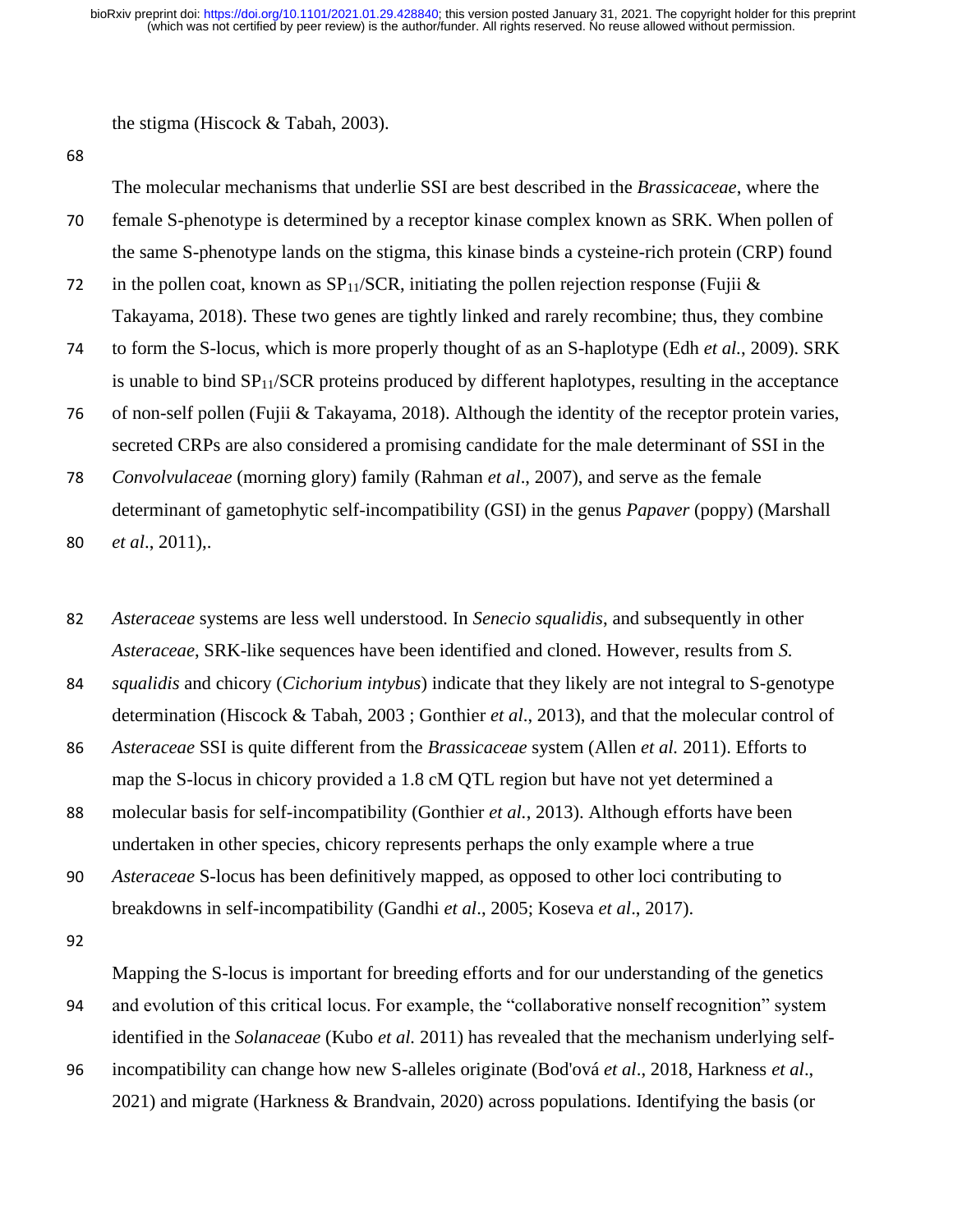- 98 bases) of SSI in the *Asteraceae* would help us better understand and predict features of its evolution, including its maintenance in populations with very few (two to six) S-alleles (Brennan 100 *et al*. 2006).
- 102 To map the S-locus, researchers must determine the S-locus genotype for individuals in a population large enough to conduct linkage mapping. In other species, S-genotype determination
- 104 required mating large numbers of full-sibling individuals to one or a few "tester" genotypes with a known S-genotype (Camargo *et al*., 1997; Tomita *et al*., 2004). Testers may be a parent of the
- 106 population, or may be obtained by mating siblings in a diallel design, grouping individuals based on their compatibility (Hiscock, 2000), and then selecting one or several of these individuals as a
- 108 tester for their siblings (Gonthier *et al.*, 2013). However, this process has several limitations. For some species, pollen availability may limit the number of testcrosses that can be made, especially
- 110 if clonal propagation is not used to multiply tester individuals. Additionally, because the tester is typically used as the male parent, differentiation between alleles may be difficult for SSI as
- 112 dominance relationship between alleles may differ from anthers to stigma. Finally, this process often requires a large number of crosses, especially if the parents are not available. A diallel
- 114 requires n(n-1) crosses, where **n** is the number of individuals to be analyzed, and multiple crosses are likely required for each individual being tested. Even selecting a tester from amongst
- 116 a conservative number of siblings may require a prohibitively high number of crosses. Methods of S-allele determination that address these issues may make S-locus mapping feasible for a 118 greater number of species.
- 120 In this study, we present a putative location for the *S. integrifolium* S-locus. To achieve this, we developed a novel framework for inferring the S-genotypes of individuals within a population
- 122 large enough for mapping. Our method does not require tester individuals with known Sgenotypes, requires only three to four crosses per individual, and identifies alleles with sex-
- 124 specific dominance interactions. We used these inferred genotypes, in conjunction with the aforementioned linkage map, to identify a QTL likely containing the S-locus. We then identify
- 126 regions in the sunflower (*Helianthus annuu*s) genome assembly syntenic with our putative Slocus and use this information to identify potential gene candidates for S-allele determination.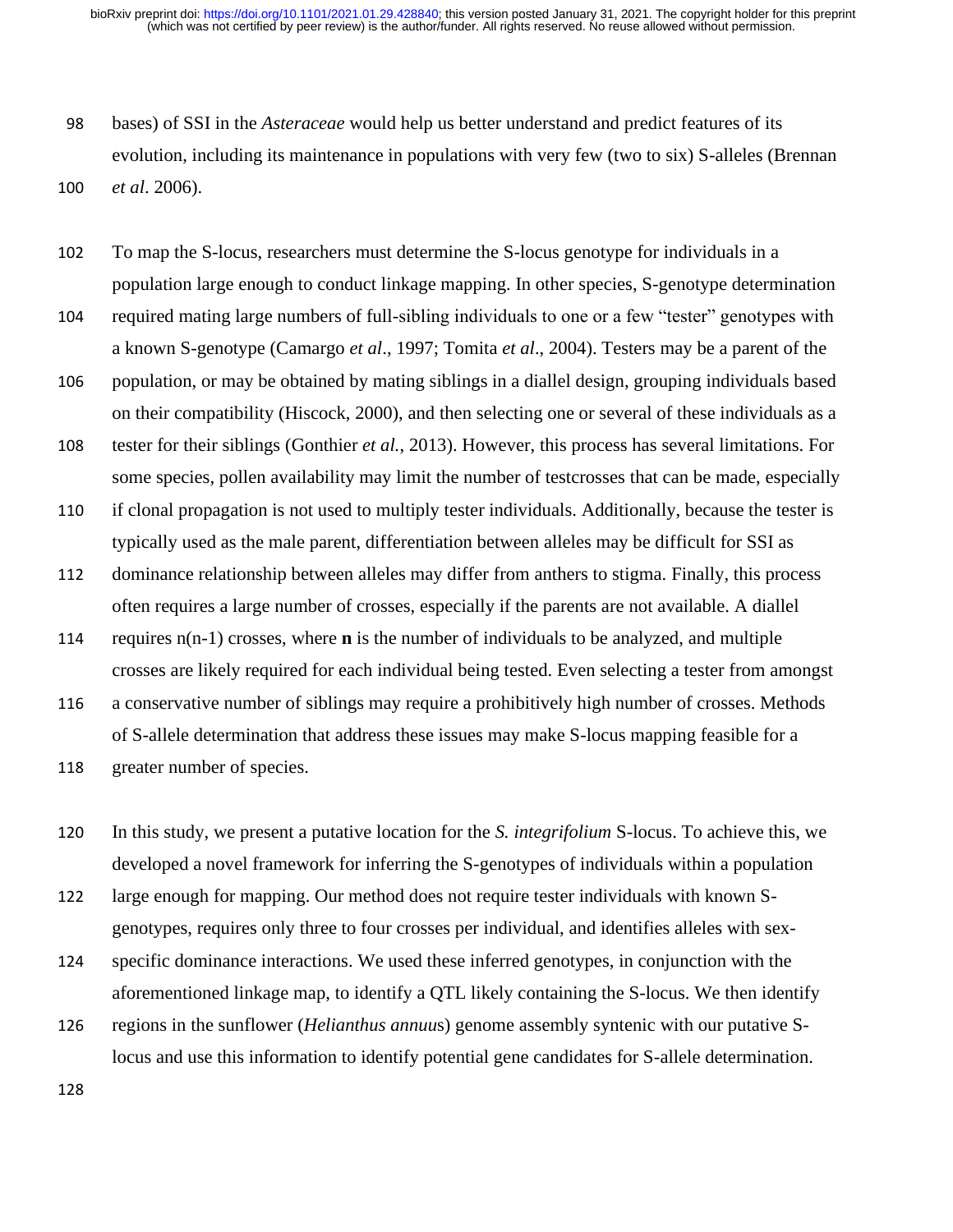### MATERIALS AND METHODS

130

**Population development:** A linkage map was constructed using an F<sub>1</sub> population of 265

- 132 *Silphium integrifolium* (Michx.) individuals, derived from the crossing of two genotypes known as "965" and "1767", selected at the Land Institute. These parents were chosen because they
- 134 expressed agronomically favorable morphologies and differed for several phenological traits. Seventy-four seeds from this cross were grown at the Land Institute, and 191 were grown at the
- 136 University of Minnesota. All 265 individuals were used for map construction, but only a subset of the 191 Minnesota individuals were used for S-allele determination. Following approximately
- 138 two months of growth in a greenhouse, the Minnesota seedlings were transplanted to a field at the Minnesota Agricultural Experiment Station at the University of Minnesota St. Paul campus
- 140 with 1.2 meters between each plant.
- 142 **Genotyping and Variant Detection:** Tissue was collected from seedling leaves of the 74 Land Institute progeny, and adult leaf tissue was collected from the parents and all other progeny, with
- 144 all tissue lyophilized prior to DNA extraction. Dual indexed genotyping-by-sequencing (GBS) libraries were created from genomic DNA using the restriction enzymes *SbfI* and *TaqI* and
- 146 sequenced on 1.5 Illumina NovaSeq 6000 lanes (1x100 single-end reds). All extraction, library preparation, and sequencing occurred at the University of Minnesota Genomics Center.

148

Demultiplexed reads were mapped to *S. integrifolium* genomic contigs using BWA-MEM (Y.

- 150 Brandvain, unpublished; Li, 2013). The "ref\_map" pipeline of Version 2.5 of the "Stacks" variant calling software was then used for the detection of SNP loci (Catchen *et al.*, 2013). Loci
- 152 that were missing in at least 30% of the population were excluded, as were loci missing in either parent. This resulted in 935 SNP markers.
- 154

**Linkage Map Construction:** Linkage analysis and map construction were carried out in

- 156 *JoinMap5* (Stam, 1993). First, 715 SNP markers showing significant (Chi-square test, P  $> 0.01$ ) segregation distortion were removed. Markers were then grouped by LOD independence score,
- 158 using a threshold score of five. Any groups that contained fewer than four markers were discarded. Map order and distances were then estimated using the maximum likelihood mapping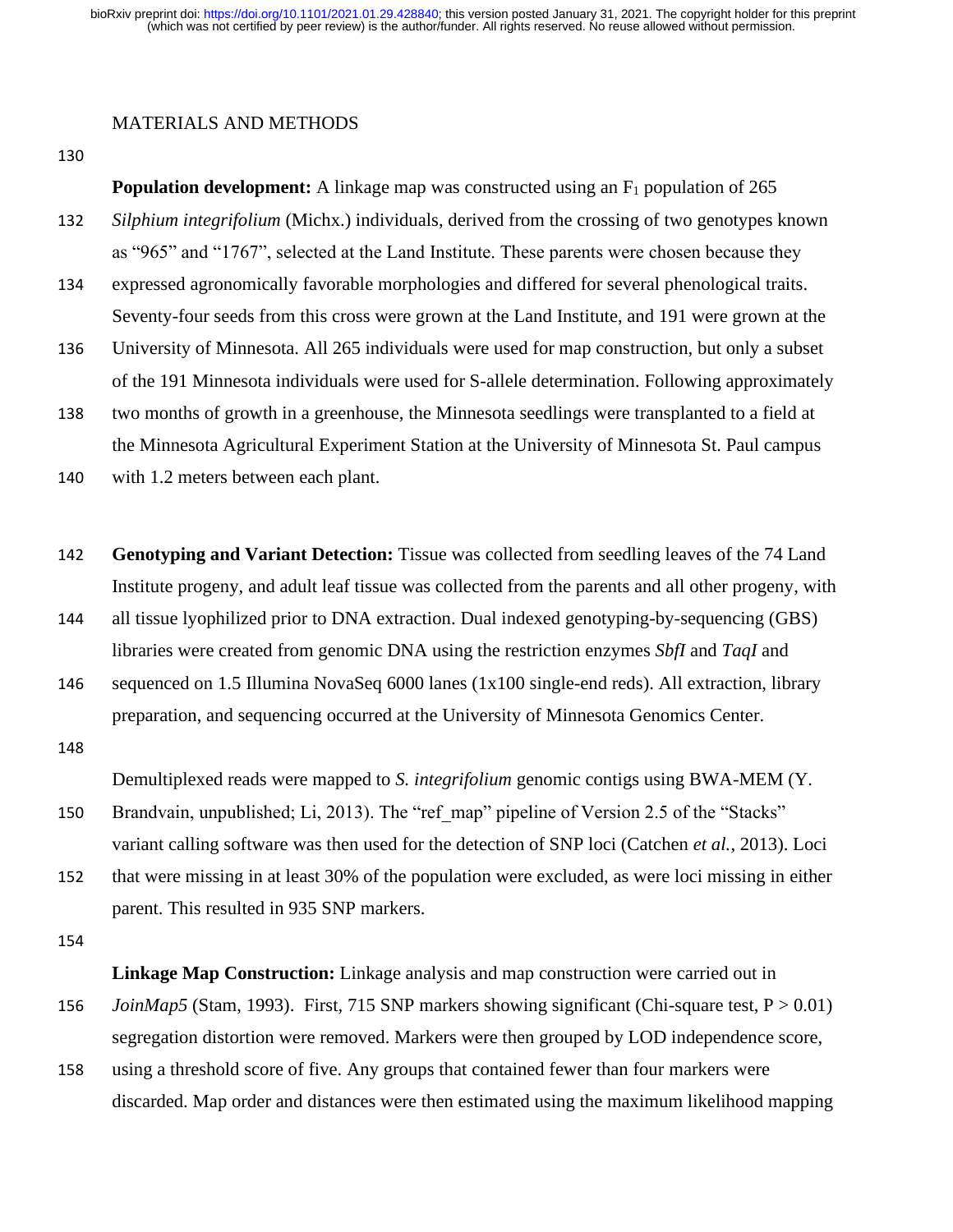- 160 algorithm, with default settings. One marker was removed from the end of linkage group three because it created a gap of more than 50 cM. Linkage group names were assigned based on
- 162 estimated centimorgan length, with group one being the longest.
- 164 **Crossing design to determine self-incompatibility genotype:** Of the 191 members of this mapping population planted in Minnesota, 84 were intermated for S-allele determination. To
- 166 cross, capitula (compound flower heads) to be used as a female, or both as a male and female, were covered with a cotton bag prior to anthesis to prevent pollination. Capitula to be used
- 168 exclusively as a male parent were covered with mesh bags at least one day prior to crossing to reduce contamination by insects depositing pollen from other plants. After stigma emergence,
- 170 pollen from a male parent capitulum was collected into a container and dusted onto stigma with a pipe cleaner. Alternatively, on occasion a capitulum was removed and used to brush pollen
- 172 directly onto a female parent. Each female capitulum was mated with only one male parent. The bag was then reclosed, harvested after senescence, and dried. For each capitula, the number of
- 174 filled seeds and total number of seeds were then counted, with filled and unfilled seeds differentiated by visual and manual assessment. Seed set was then calculated as the ratio of filled 176 seeds to total seeds.
- 178 Individuals were crossed in a structured design, which we have named the "connected small diallel design", illustrated in Figure 1. This structure is based on groupings of four individuals 180 that are mated in a diallel. These small diallels are then linked together through reciprocally mating single individuals. The purpose of this design was to maximize the amount of
- 182 information that could be derived from the mating behavior of any given individual, while minimizing the number of matings for which it would need to be used. The design ensures that
- 184 all individuals may be connected to one another through pairs of matings, allowing for the entire population to be used to predict the mating behavior each individual.
- 186

The design for this experiment included 20 small diallels. The design was implemented 188 incompletely, with many of the recommended crosses not completed due to time or pollen availability constraints. To ensure that all individuals could be connected, more crosses

190 connecting diallels were conducted than indicated in the design. Finally, several additional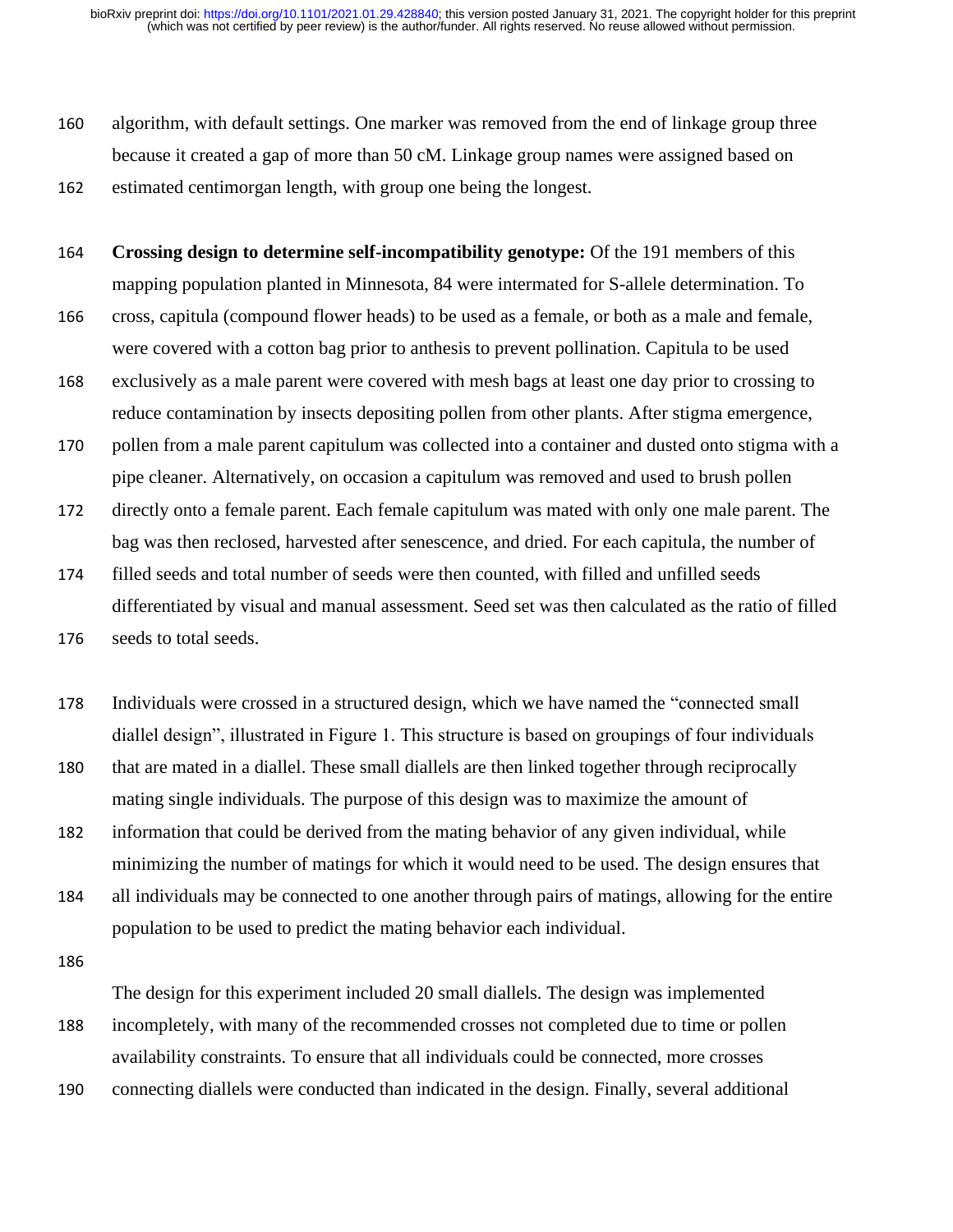individuals were included in the study with only reciprocal crosses to one other individual. In

- 192 total 268 crosses were performed between the 84 individuals, covering 138 different combinations of parents. Of these crosses, 126 combinations were crossed reciprocally, with
- 194 both individuals used as male and female. One hundred and eighty-six crosses were conducted in 2018, and an additional 82 were conducted in 2019, primarily to increase the number of
- 196 reciprocal crosses. In seven cases, multiple replications of a cross were performed. These observations were combined by summing the total number of filled and total seeds from each
- 198 replication, and then calculating a seed set from the sums.
- 200 Three distinct but complementary methods were used to translate the results of the connected small diallel experiment into an S-locus map position. In all three methods, each mated pair of
- 202 individuals is first determined to be compatible or incompatible, based on a threshold seed set value. A threshold value of 20% was selected for this experiment, based on previous
- 204 observations of seed set in manually self-pollinated individuals (Reinert *et al*., 2020). Matings that resulted in a seed set value above 20% were considered compatible. These methods, along
- 206 with their relative strengths and weaknesses, are described below. All methods were developed using the R language (R Core Team, 2019).
- 208

**Direct mapping with single-marker regression**: The simplest method attempted to directly 210 associate variation for compatibility with an SNP marker, without inferring the S-genotype of any particular individual. To accomplish this, a logistic regression was conducted following the 212 formula  $S_i = M_{ij} + P_{ij} + M_{ij}$ : P<sub>ij</sub>, where the success S of the *i*th mating was predicted by the maternal genotype **M**, the paternal genotype **P**, and the interaction of those genotypes, all for the 214 *j*th marker*.* The calculated P-value of the maternal by paternal genotype interaction was then used to determine association with cross incompatibility, and thus the S-locus. Only biallelic

216 markers were used in this approach, with homozygotes recoded as -1 or 1 and heterozygotes as 0. This approach only makes limited use of available genotype data, as each SNP marker is

- 218 considered individually. Additionally, this approach could not be applied to species without genetic marker data. Finally, because it does not make inferences about the S-genotype carried
- 220 by any particular individual or take potential dominance relationships into account, it is not able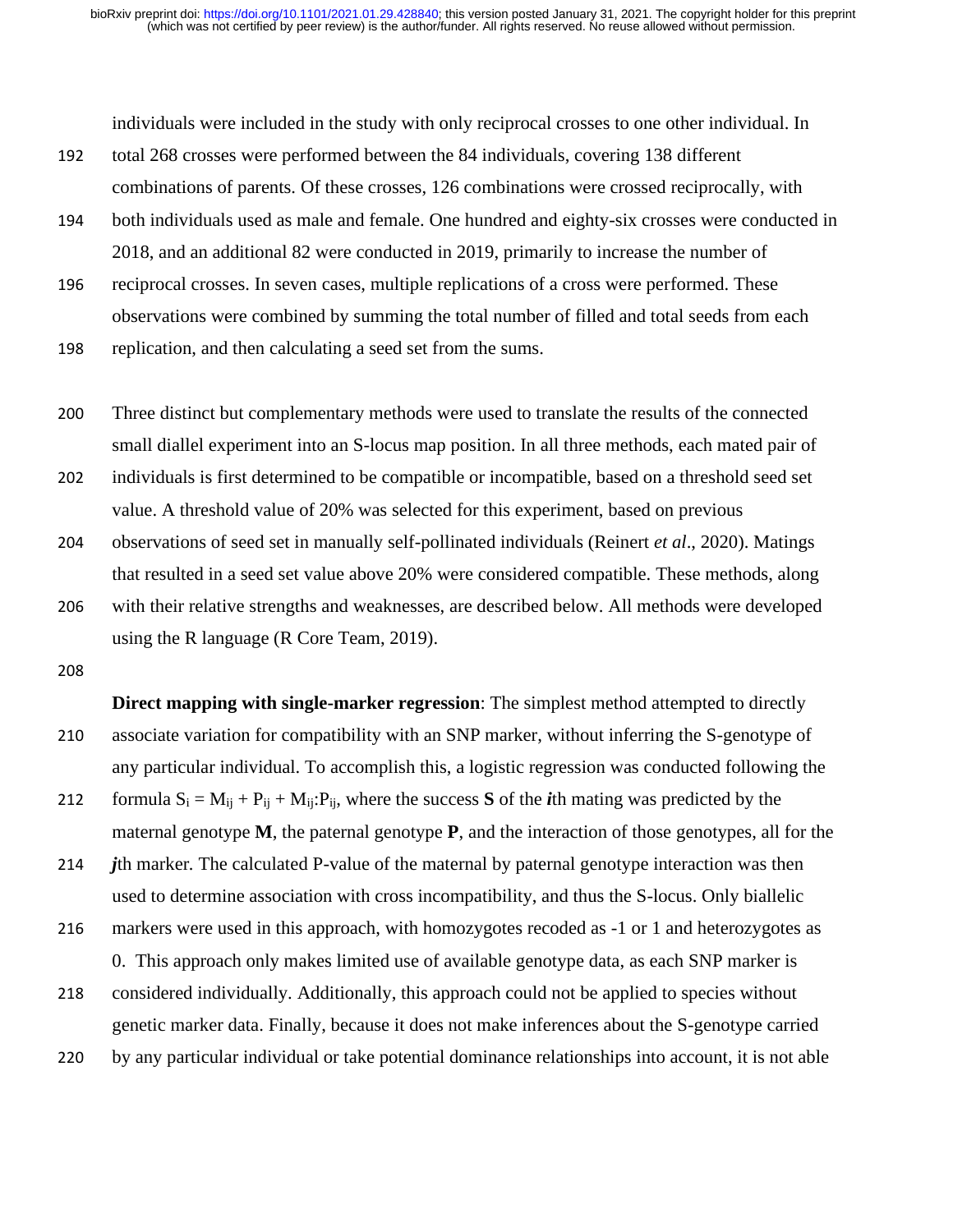to fully leverage the advantages of the connected crossing design used in this study. Thus, this 222 method's usefulness is likely limited to confirming the results of other methods.

224 **Inference of self-incompatibility genotype for all individuals followed by QTL mapping of the inferred S-genotype:** As an alternative approach to mapping the S-locus, we develop two

- 226 methods to infer every individual's S-locus genotype from its crossing behavior, then map this inferred phenotype with traditional QTL mapping software. Both methods assumed that the two
- 228 parents of the population were each heterozygous at the S-locus and did not share any S-alleles with each other, resulting in a population with four distinct S-alleles and therefore four distinct
- 230 S-genotypes. Each method is described in detail below. Code to replicate all methods may be found on GitHub (see data availability statement).
- 232

*Approach 1: A hill-climbing algorithm:* The first S-allele determination method used a simple 234 hill-climbing algorithm to fit genotypes, given a user-generated set of dominance relationships among alleles. To start, the user hypothesizes a set of crossing relationships, dictating which of 236 the sixteen possible pairings of genotypes will and will not be able to successfully mate. A random genotype is then assigned to each individual in the population. One arbitrarily selected 238 individual is always set to a predetermined genotype to enable comparison of different runs of the algorithm. Each mated pair in the dataset is then scored using the user-supplied crossing 240 relationships. A mismatch between the observed and predicted outcomes results in a score between 0.5 and 1, determined by the user. A match results in a score of one minus the 242 previously mentioned score. Scores for the entire dataset are then summed. Next, the genotype of one individual is randomly changed, and the dataset rescored. If the total score decreases, then

244 that set of genotypes is kept; if not, the algorithm returns to the previous position.

246 The cycle is repeated, stopping if 1,000 changes are attempted without decreasing the score. For this experiment, the algorithm was run 4,000 times for each set of dominance relationships, with

248 the solution to the lowest scoring run considered optimal genotype assignments for a given dominance relationship. The lowest-scoring genotype assignments across all dominance

250 relationships were then used for QTL mapping. We compared the results of 48 dominance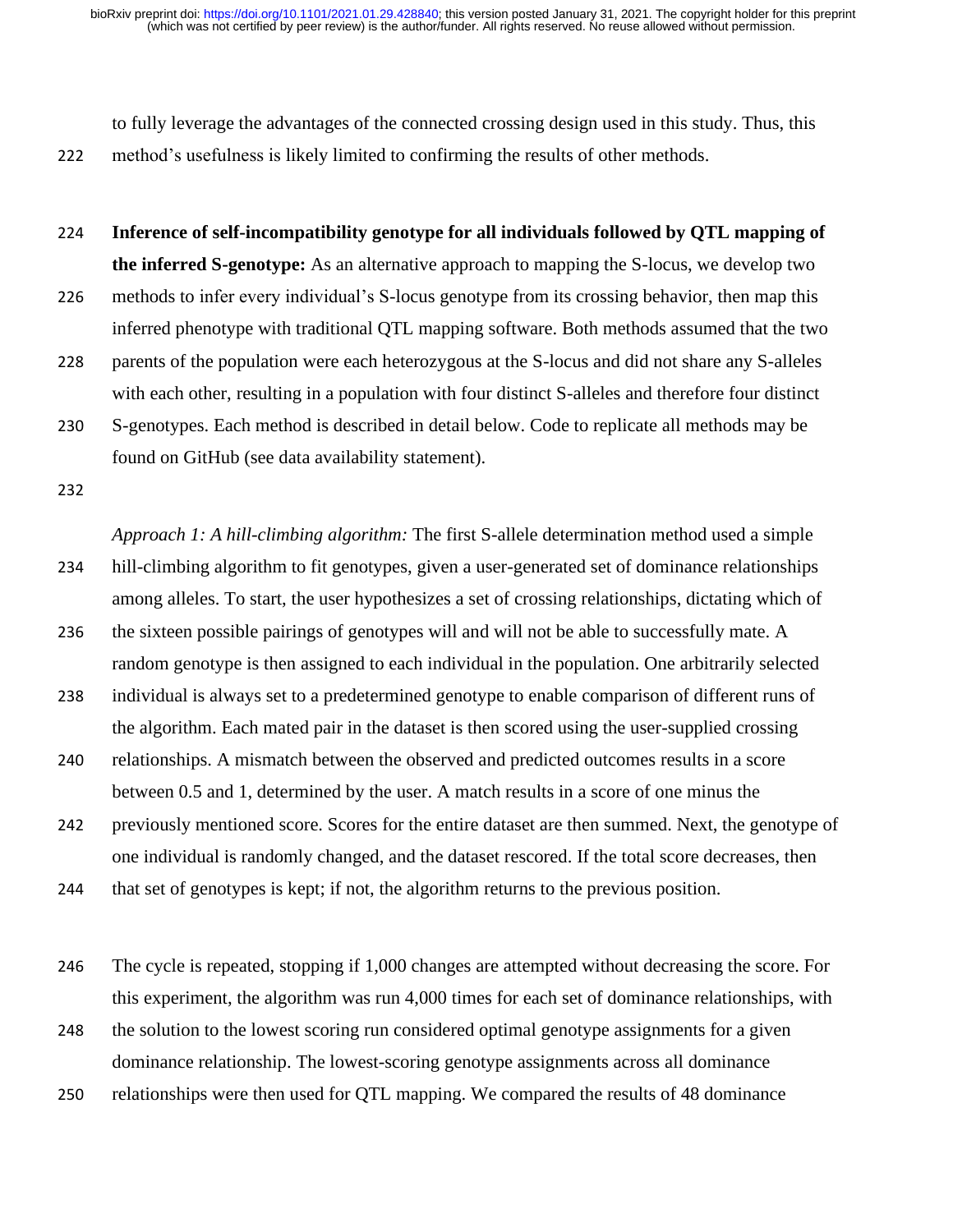relationships, each of which met three criteria: 1) individuals sharing both alleles must be

- 252 incompatible, 2) individuals sharing no alleles must be compatible, and 3) there must be at least one combination of genotypes that was asymmetrical (compatible when one individual was used
- 254 as a female and incompatible when the other was used as a female), as this was observed in the crossing data.
- 256

This method has both the advantage and disadvantage of being highly parameterizable. This 258 makes it flexible, and gives the user a high degree of control, but may take many attempts to find the right combination of parameters to develop a solution. This method may be employed using a 260 personal computer, however the reduction in parallelization necessary to achieve this may make it take too long to be useful. In addition, as a hill-climbing method there is no guarantee that this

262 approach will find a global maximum.

264 *Approach 2: A Markov Chain Monte Carlo algorithm:* The second method employed sets of extreme gradient boosting decision trees with Markov chain Monte Carlo (MCMC) algorithms to

- 266 infer S-locus genotypes. For each MCMC chain, an initial set of genotypes was created by first assigning a random heterozygous S-genotype to one random individual. The genotype of an
- 268 individual that had been mated to the initial individual was then determined. If the cross was incompatible, the second individual's genotype could share one or two alleles with the initial
- 270 individual's genotype, with equal probability. If the cross was compatible, the second individual's genotype could share either zero or one allele with the initial plant's genotype, with
- 272 equal probability. The procedure was then repeated by choosing, at random, an individual that did not yet have a genotype assigned and that was crossed to the most recent individual assigned
- 274 a genotype. If all individuals that were crossed to the most recently assigned individual had an assigned genotype, a random individual that did not yet have an assigned genotype was selected
- 276 and the process started again until all individual were assigned genotypes.
- 278 Maternal and paternal S-locus genotypes were then treated as predictive variables with cross success used as a binary response variable. Constraints were placed on predictive variables so
- 280 that matching maternal and paternal genotypes were not allowed to interact with one another, as crosses between individuals with matching genotypes should always be incompatible. At each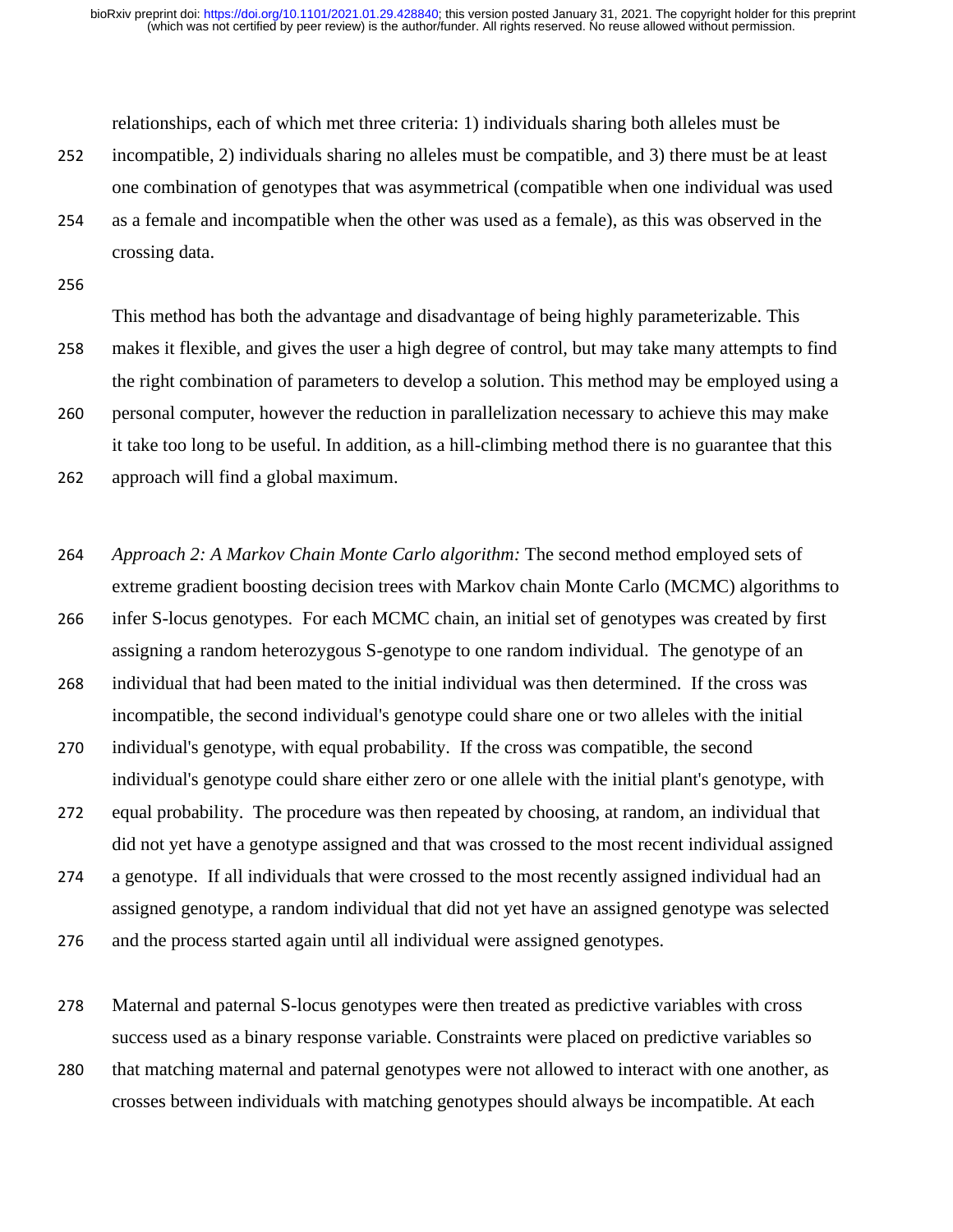- 282 step of an MCMC chain, model performance was measured as error of a logistic regression for classification using an extreme gradient boosting model with four-fold cross validation with 200
- 284 iterations and maximum tree depth of four splits, using the R package "xgboost" (Chen & Guestrin, 2016). A single genotype was altered at each MCMC chain step, using the same sets
- 286 of probabilities used to construct the initial set. The newly proposed set of genotypes was accepted if the ratio of errors from the proposed genotype set to the former genotype set was

288 greater than a randomly drawn number bound by zero and one.

290 Each MCMC chain, starting from a unique set of genotypes, was allowed to explore parameter space for 96 hours (~ 1 million steps). The set of genotypes that produced the smallest error from

292 each chain was then used as the starting condition for hill-climbing algorithms. We used the same extreme gradient boosting model conditions described above, however at each step

294 proposed genotypes were only accepted if they produced an error that was less than the previous set of genotypes. The hill-climbing algorithms each ran for 96 hours. For each chain, the set of

- 296 genotypes that produced the smallest error, calculated as the percentage of crosses classified incorrectly, were recorded. A cross was predicted to be a success if the estimated logistic
- 298 regression probability was greater than 0.5. The lowest error models were considered the best candidates for S-genotype determination. This method has the advantage of less dependence on
- 300 user decisions, making it more repeatable and facilitating the exploration of a wider space of possible solutions. However, the resources required by this method mean that it generally cannot
- 302 be employed on a personal computer.

304 *Mapping the S-locus from inferred S-locus genotypes:* Assigned alleles from the two inference methods were then used as phenotypes for QTL mapping, using the "qtl" R package (Broman *et* 

306 *al*., 2003), with the population treated as a four-way testcross. Marker genotypes were imputed using the "sim.geno" function, and QTL were identified using the "scanone" function to conduct

- 308 interval mapping using the EM algorithm. Self-incompatibility allele was treated as a binary trait, with one allele from each parent arbitrarily coded as "1" and the other as "0", and the two
- 310 parental alleles mapped separately. For the MCMC method, all 96 of the inferred genotype sets were mapped, with the maximum LOD score produced by each set serving as a criterion to
- 312 differentiate the sets. Eight genotype sets produced by the hill-climbing method were also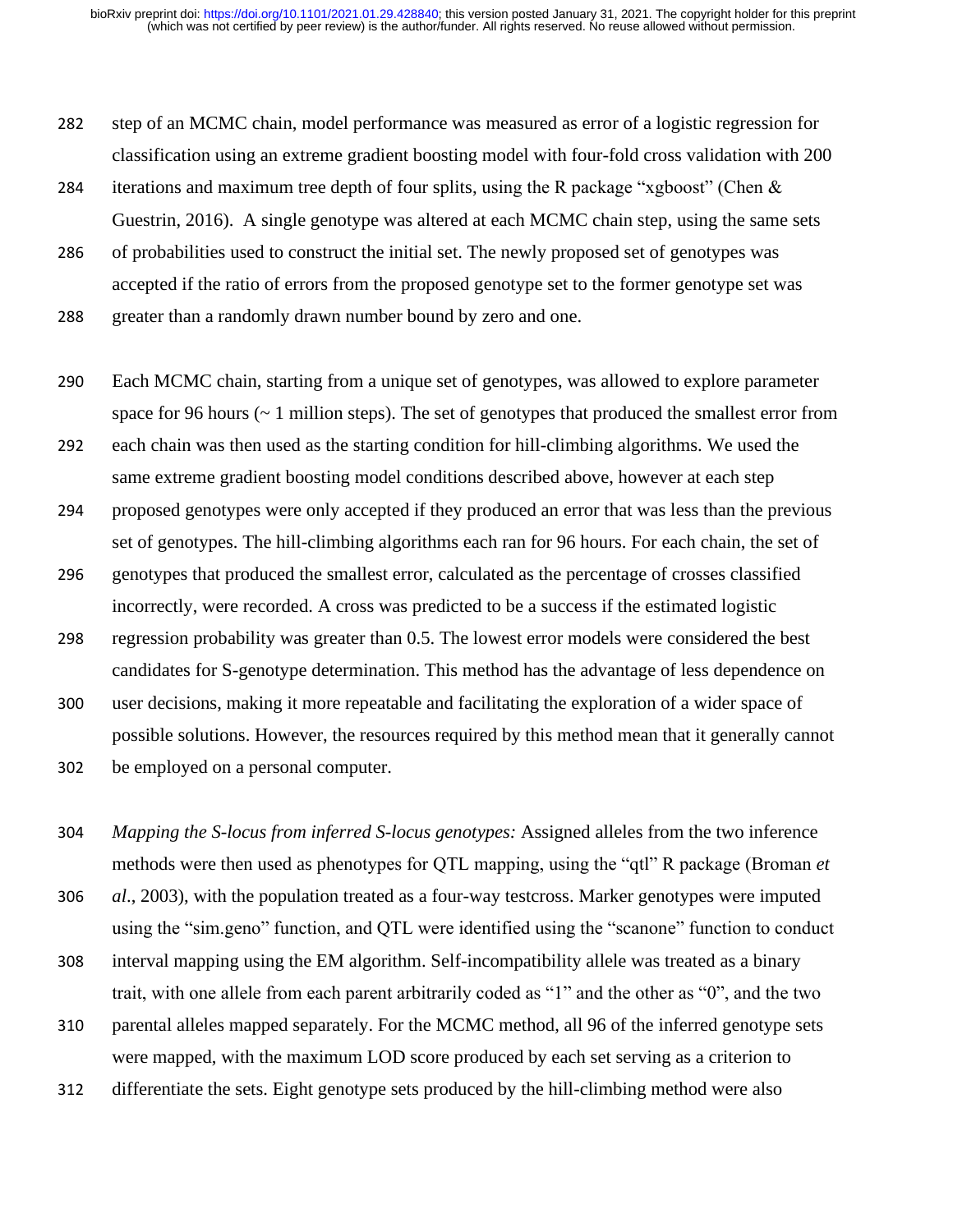mapped. Significance thresholds were determined independently for each set of genotypes used

- 314 for mapping; only QTL with an error probability less than 5% were considered significant. This threshold ranged from a LOD score of 3.6 to 4.2. Finally, a Bayesian credible interval (similar to
- 316 a confidence interval) around any identified QTL was calculated, using the "bayesint" function.
- 318 **Synteny with related species:** To help elucidate the relationship between the *S. integrifolium* Slocus and other *Asteraceae*, the genomic contigs associated with the loci that comprise this
- 320 linkage map were aligned to the annual sunflower (*Helianthus annuus*, variety 'HA412', version HOv1.1) (Badouin *et al*., 2017) and lettuce (*Lactuca sativa*, variety 'Salinas' , version 7) (Reyes-
- 322 Chin-Wo *et al*., 2017) genome assemblies using BLASTN (Altschul *et al*., 1990). Syntenic regions were then identified using the R package "syntR" (Ostevik *et al.*, 2020). For synteny
- 324 analysis, all BLASTN alignments for a given *S. integrifolium* query sequence that had a bitscore greater than 90% of the maximum bitscore for that query sequence were used.
- 326

**Identification of candidate genes:** For regions identified as syntenic to the *S. integrifolium* S-

- 328 locus, gene annotations for sunflower were obtained from the genome assembly HA412v1 (Badouin *et al.*, 2017). InterPro taxonomy was searched for each gene in the region to identify
- 330 plausible candidates by shared terms with S-genes in other species. The male and female determinants from *Brassica oleracea* (*Brassicaceae*) and *Petunia hybrida* (*Solanaceae*), as well
- 332 as the female determinant of *Papaver rhoeas* (*Ranunculales*) chosen as representatives for comparison (The UniProt Consortium, 2019). In addition, defensin-like proteins were considered
- 334 a proxy for the *Ipomoea trifida* (*Convolvulaceae*) male determinant (Rahman *et al.*, 2007). These species were selected because their self-recognition genes are relatively well
- 336 characterized and they represent a broad range of Eudicot diversity, including both SSI and GSI systems. Any genes homologous to known CRPs were also considered potential candidates
- 338 (Marshall *et al*., 2011). The best homologs for a subset of these candidates were then identified in the *S. integrifolium* reference transcriptome (Raduski *et al*., 2021), and their expression was
- 340 measured in a previously-published set of whole-plant seedling transcriptomes from a diversity panel of 73 wild collected *S. integrifolium* accessions (Raduski *et al*., 2021). Expression was
- 342 quantified in total transcripts per million (TPM), TPM as a percentile of total expressed genes, and TPM as a percentile of a reference set of conserved single copy genes, known as BUSCO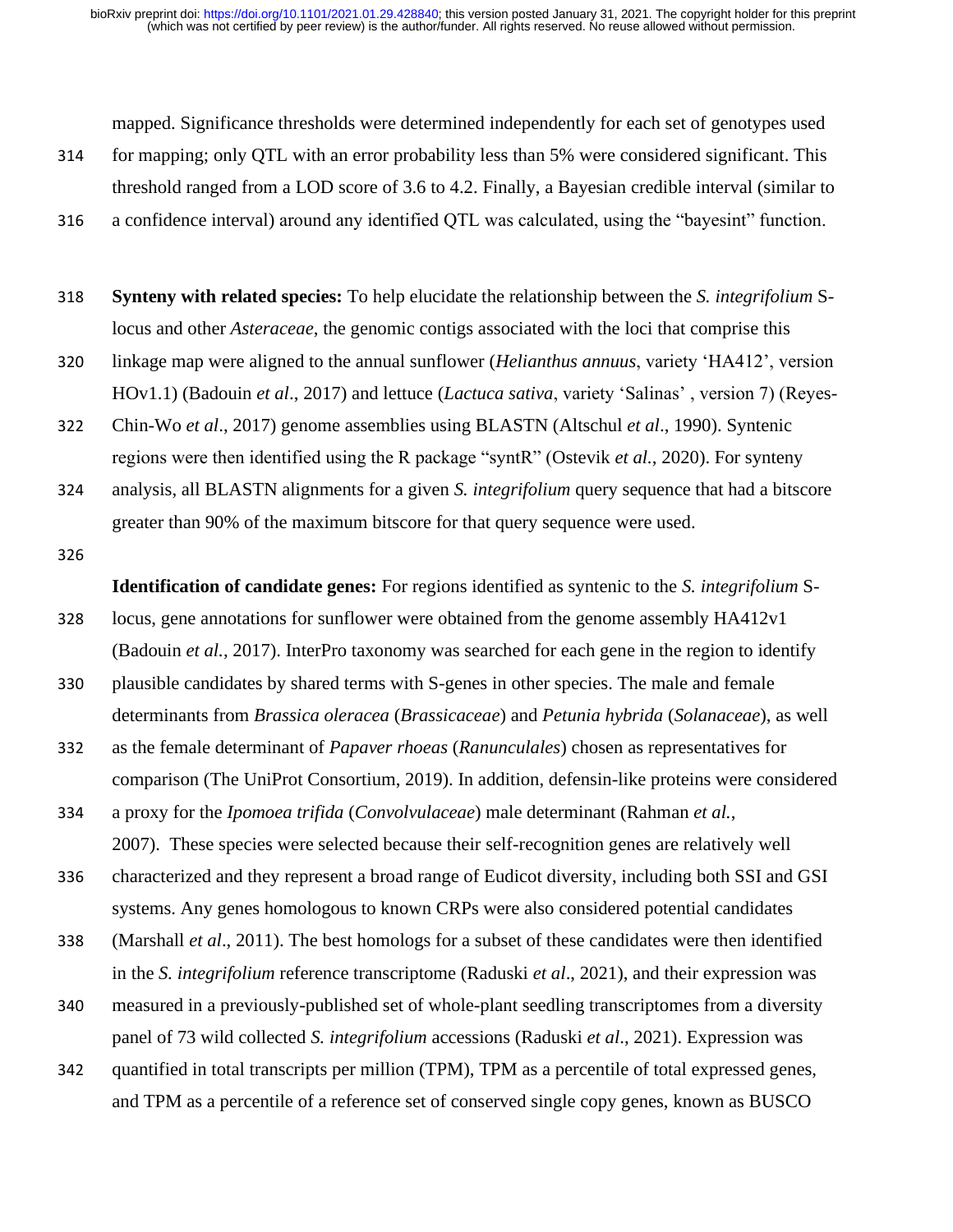- 344 (Simão *et al.*, 2015). We hypothesized that strong S-locus gene candidates would not be highly expressed in seedling vegetative tissue (Williams *et al*., 2014).
- 346

Additionally, the coding region sequence for the *B. oleracea* S-receptor kinase protein (Stein *et* 

- 348 *al*., 1991) was aligned to the lettuce and sunflower genomes using BLAST. These alignments were then compared to the lettuce and sunflower regions syntenic to the *S. integrifolium* S-locus.
- 350

# RESULTS

352

**Linkage Map:** The linkage map contains 198 markers, spanning 1,049 centimorgans and

354 divided into 7 linkage groups (Fig. 2, Table S1). This is consistent with the observation that *S. integrifolium* has seven chromosomes (Settle, 1967). The average distance between markers is

356 5.5 cM, with 29 gaps greater than 10 cM.

- 358 **S-locus mapping:** Of the 268 crosses completed, 53% were incompatible, with a seed set value less than 20%, and 47% were compatible. These frequencies were not significantly different
- 360 from an equal occurrence of compatible and incompatible crosses ( $df = 1$ ,  $\chi^2 = 0.956$ , P = 0.328). This indicates there is a hierarchy of dominance between alleles in this population—if all alleles
- 362 were codominant a ratio of 25% compatible to 75% incompatible would be expected. Of the 126 reciprocal pairs of genotypes crossed, 30% were compatible in both crossing directions (both
- 364 individuals could be used as male and female), 34% were incompatible, and 36% were asymmetrical, or compatible when one individual was used as a female and incompatible when
- 366 the other was used as a female. The presence of asymmetrical crosses indicates that the dominance relationship between some allele pairs differs from anthers to stigma. These
- 368 observations confirm that *S. integrifolium* has a sporophytic SI system, as dominance relationships are not observed in gametophytic systems (Breton *et al*., 2014). Figure 3 shows the
- 370 distribution of seed set values for reciprocal crosses, numerical data for all crosses may be found in Table S2.
- 372

*Single marker regression for male/ female interaction:* The interaction of male and female 374 marker genotype was found to be a significant  $(P > 0.01)$  predictor of crossing success for three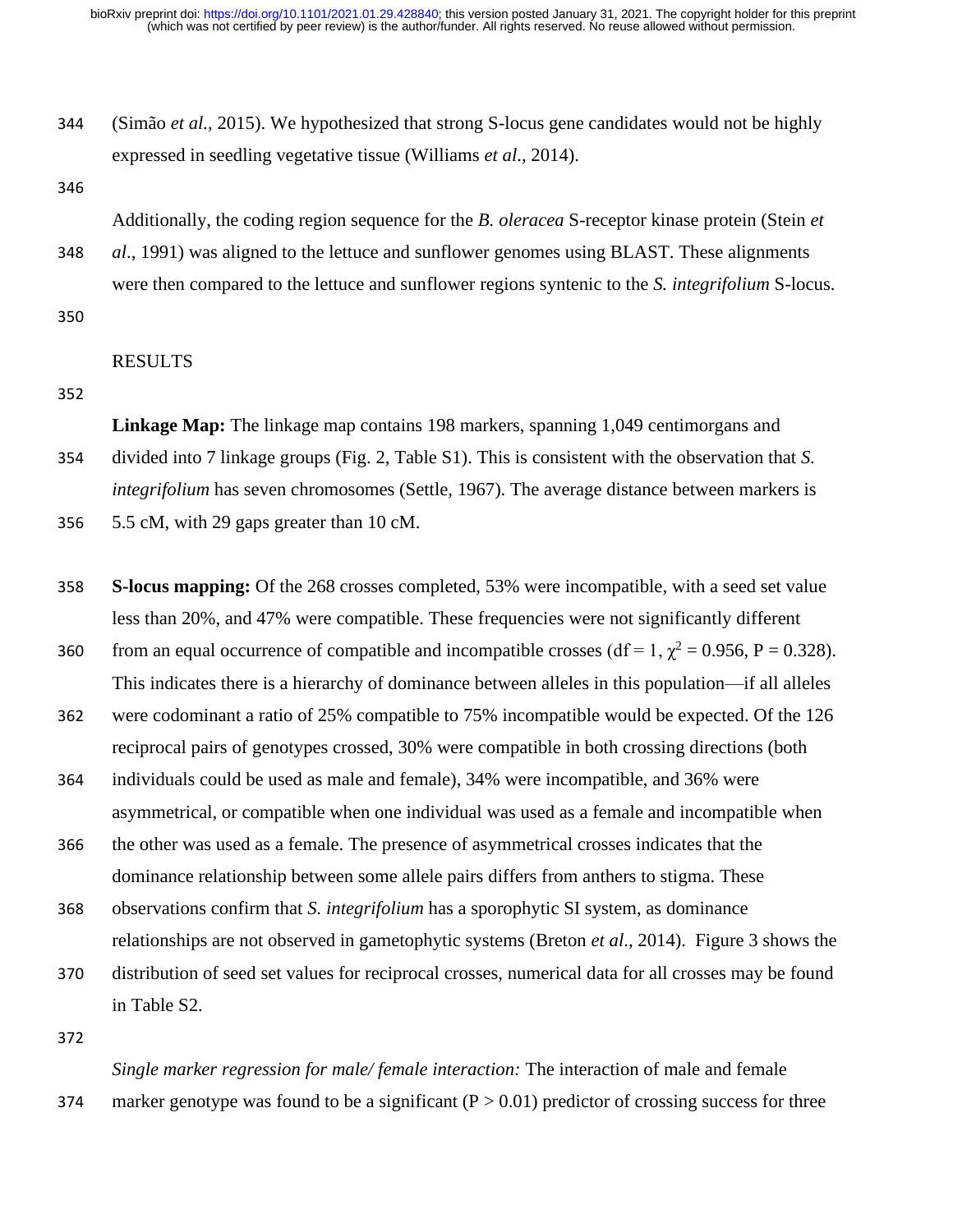markers, located at two regions on the linkage map: marker "247873", located at 31.3 cM on 376 linkage group six ( $P = 0.0006$ ,  $df = 251$ ), and markers "140641" and "16612", located at 143 cM and 130.9 cM, respectively, on linkage group 2 ( $P = 0.0013$ ,  $P = 0.003$ , df = 251 for both).

378

#### *Hill-climbing algorithm method:*

- 380 Of the 48 dominance relationships tested using the hill-climbing algorithm, nine were used in QTL mapping. Of these, seven produced at least one significant LOD peak, all located on
- 382 linkage group 6. The highest of these (LOD = 5.3) was located at 18.9 cM, and all but one of the other six were located between 9- 31 cM.

384

*MCMC method:* Of the 192 genotype sets produced by the MCMC method (96 models, with a 386 separate genotype set for each of the two parental alleles), 30 produced at least one significant LOD peak when used for QTL mapping, covering five linkage groups. Eleven of these genotype

- 388 sets produce a significant LOD peak at either 18.9 or 27.7 cM on linkage group 6, and a further five were located elsewhere between 0-31 cM on linkage group 6. No other linkage group
- 390 contained more than five of the 30 significant LOD peaks. The highest LOD peak produced by a single MCMC model was 7.56, located at 18.9 cM on linkage group six. This model also had the
- 392 lowest error, and so we have selected it as the best result from the MCMC method. This set of genotype assignments is illustrated in Figure 4.
- 394

*Consensus map location:* Of the three methods used to map the S-locus, the MCMC method 396 produced the strongest association between a genomic region and S-allele. The peak of this QTL was located at 18.9 cM on linkage group six, with a 95% probability Bayes credible interval

- 398 from 0 to 27.7 cM. Broadly speaking, the results of the hill-climbing method agree with this region, although the credible interval for several of those results extend to 31 cM. Additionally,
- 400 the most significant single-marker regression association between the interaction of male and female genotype with cross success was found at 31 cM. Taken together, we conclude that the *S.*
- 402 *integrifolium* S-locus is located between 0 and 31 cM on linkage group 6, with the marker closest to the locus likely located at 18.9 cM.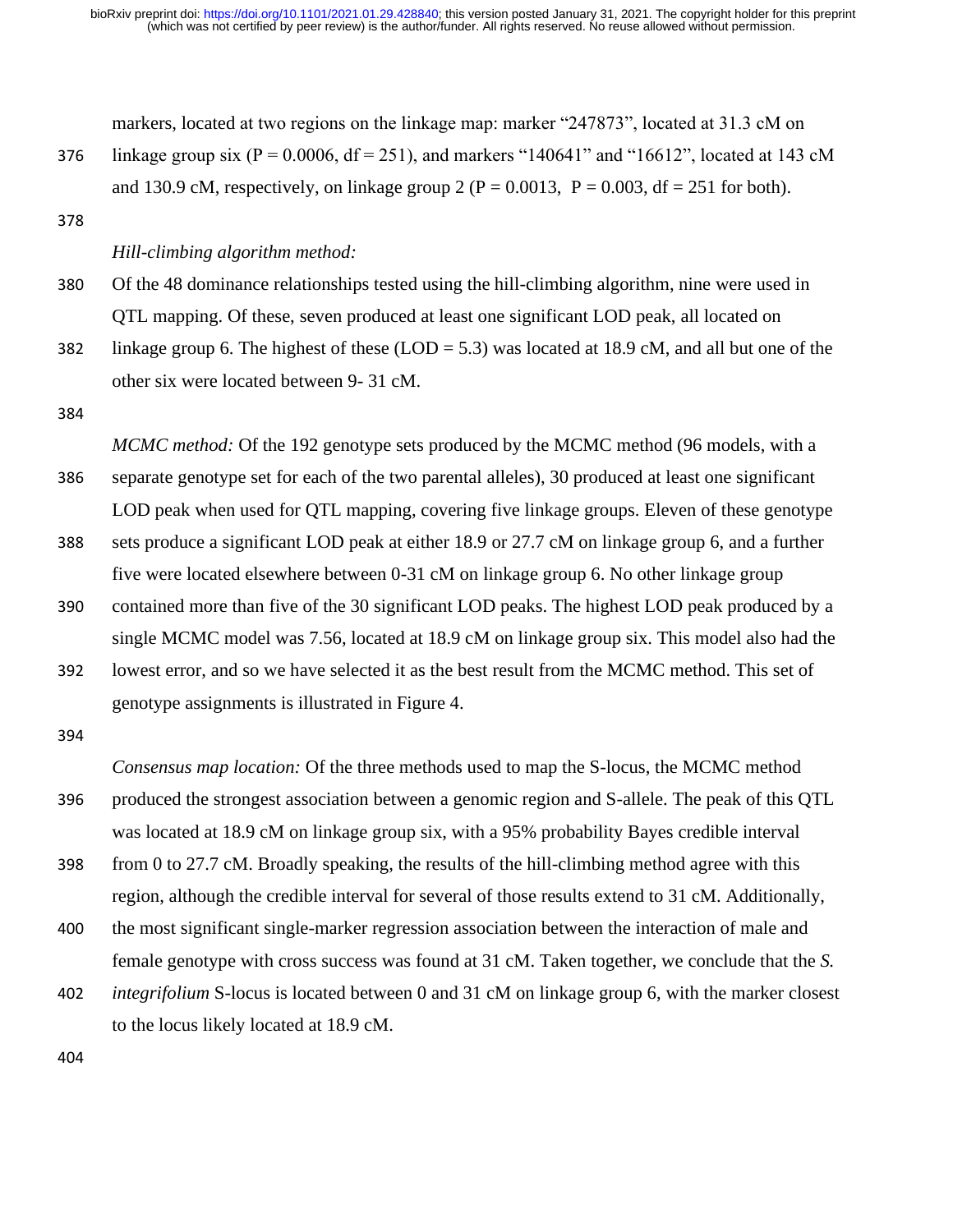**S-locus synteny with related species:** Synteny was found between this the putative *S.* 

- 406 *integrifolium* S-locus region and both the sunflower and lettuce genomes. In sunflower, synteny was found with two chromosomes—the *S. integrifolium* 0-18.9 cM region was found to align
- 408 with chromosome 17, from 230.7 Mb to 262.67 Mb, and the 18.9- 31cM region was found to align with chromosome 3, from 133.21 Mb to 149.9 Mb. In lettuce, the 0-9 cM region aligned
- 410 with chromosome 4, from 18.13 Mb to 27.29 Mb, and the 18.9-31 cM region aligned with chromosome 9, from 144.19 Mb to 147.34 Mb. The syntenic region on sunflower chromosome
- 412 17 does not appear to overlap with the putative self-incompatibility breakdown QTL found on that chromosome by Gandhi *et al*. (2005), which we estimate was somewhere between 42 and 98
- 414 Mb, based on the alignment of SSR marker primer sequences to the sunflower genome assembly.

416

**Identification of candidate genes:** Of the 642 genes located within the sunflower genomic 418 regions syntenic with the *S. integrifolium* S-locus, 42 shared at least one InterPro term with either the male or female determinants of self-incompatibility in *B. oleracea* or *P*. *hybrida,* the

- 420 female determinant of *P. rhoeas*, or the male determinant of *I. trifida*. Thirty of these genes were, like *B. oleracea* SRK, protein kinases, which is not a specific enough homology to infer a gene
- 422 candidate. The other 12 genes were, like the female determinant in *P. hybrida*, F-box genes. In addition, one gene was similar to "STIG1", a CRP. The expression of this gene, as well as two of
- 424 the 12 F-box genes, were then measured in the 73 diversity panel seedling transcriptomes. One of these F-box genes was expressed in 65 of the seedling transcriptomes, with TPM as a
- 426 percentile of BUSCO genes ranging from 5.4 to 79.5. The other was expressed in 42 of the seedlings, with TPM as a percentile of BUSCO genes ranging from 0.09 to 41.2. The STIG1-like
- 428 gene was expressed in five of the seedling transcriptomes; expression varied widely but was always relatively low (Table 1).

430

The best alignment for *B. oleracea* SRK in sunflower was found on chromosome 11, while the 432 best alignment in lettuce was found on chromosome 7. Neither of these alignments are near any regions syntenic with the putative *S. integrifolium* S-locus in either species.

434

#### DISCUSSION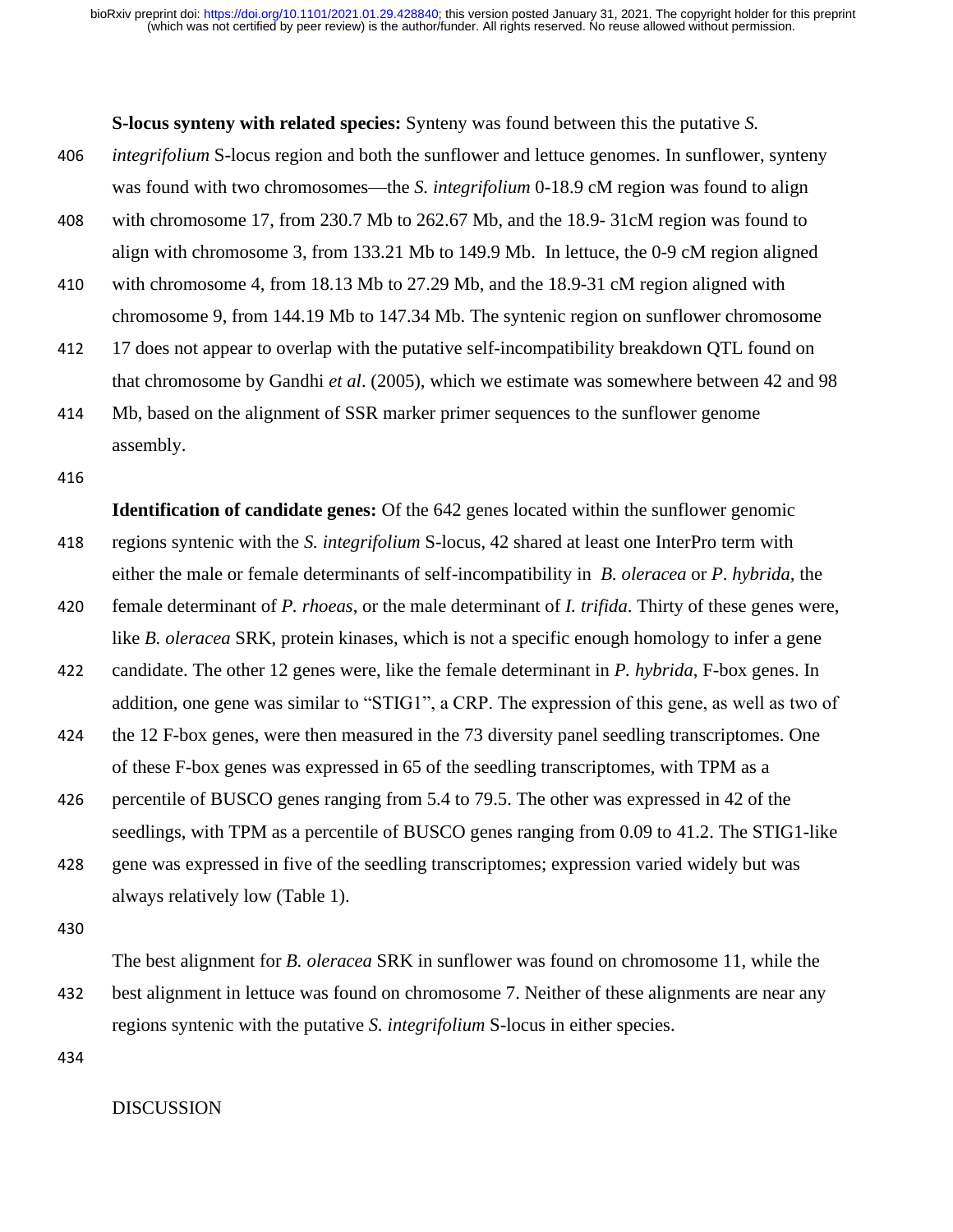436

**The described S-locus mapping methods are effective and efficient:** This study represents one 438 of the few successful identifications of a genomic region containing the S-locus in an *Asteraceae* species. This result is valuable for its own sake, as the comparison of syntenic genomic regions

440 between *S. integrifolium* and other species may help to answer questions about the evolution of SSI systems in other *Asteraceae*. In addition, this study lays the groundwork for future efforts to

442 clone the *S. integrifolium* S-locus.

444 In this experiment, we were able to predict the S-locus genotype for 84 individuals by conducting 268 crosses, with an average of 3.2 crosses per individual. This method did not

446 require all 84 individuals to be crossed with a single tester, and so could be applied to a preexisting full-sibling family without necessitating clonal propagation of any individuals. As a

448 point of comparison, we estimate that the mapping of the S-locus in chicory, which combined a twenty-two plant diallel with testcrossing, required approximately 3,000 crosses (Gonthier *et al*.,

- 450 2013). That approach, which also required the clonal propagation of tester genotypes, was used to assign an S-genotype to approximately 350 individuals (multiple replications of each cross
- 452 were performed). The chicory mapping effort produced a more accurate determination of Sgenotype and thus a narrower S-locus QTL region than our study, but with the trade-off of

454 requiring more crosses per individual and the clonal replication of tester genotypes. Additionally, our method requires less time to complete, as testcrossing cannot be conducted until the diallel is

456 completed, the results interpreted, and selected testers clonally propagated. Finally, our method does not require every cross to be replicated, as the analysis relies on inference methods that are 458 relatively robust to error in the data.

460 Our method should be readily applicable to any other species that meet three criteria: 1) They possess an SSI system, 2) large full sibling families can be produced, and 3) individuals can

- 462 readily be used as both a male and female parent in three to five matings. Among numerous other species, self-incompatible members of the genus *Helianthus* could be excellent candidates for
- 464 this method and could help to confirm our results. Applying this method to phylogenetically diverse *Asteraceae* species could evaluate the conservation of the method of SSI in the family.
- 466 Additionally, with some modifications, our framework could be used for GSI species.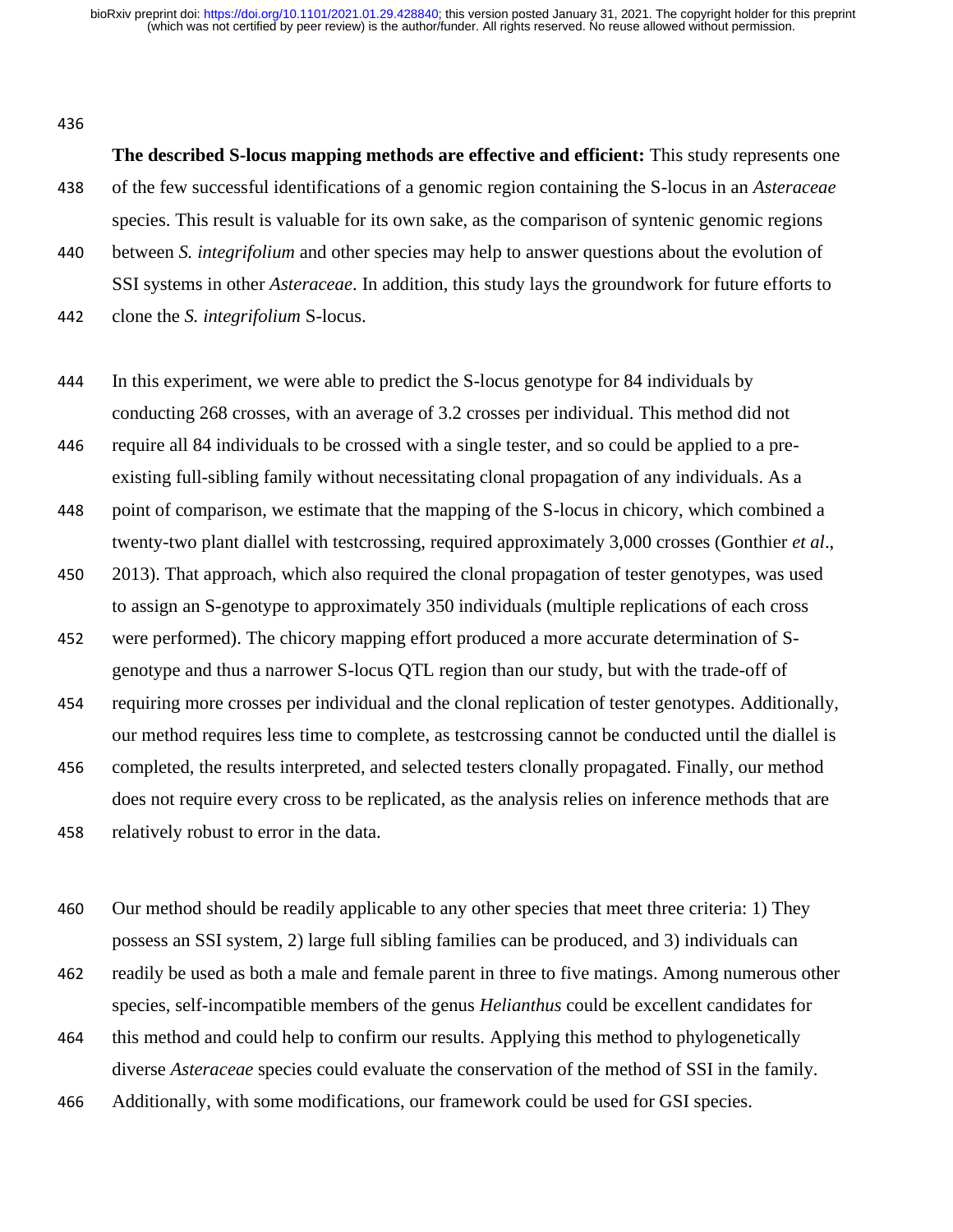468 **Evaluation of potential S-locus candidate genes:** Of the 642 annotated or predicted genes present in the sunflower genomic regions syntenic to the putative S-locus, 43 show potential

- 470 similarity to known S-genes. Of these, two groups of genes were considered particularly interesting, and are detailed below. It is important to note that because virtually nothing is known
- 472 about the molecular mechanisms that underlie SSI in the *Asteraceae*, any discussion of potential candidate genes based on annotations or similarity to S-related genes in other systems is at best

474 informed speculation. However, we see this as an important step towards identifying the genes that control SSI in the *Asteraceae*, and therefore believe it is worth pursuing.

476

One potential candidate is the sunflower gene Ha3\_00036110, which is annotated as a putative

- 478 member of the "Stigma Specific Protein 1" like, or STIG1-like, group of genes. In sunflower, this gene is found on the chromosome 3 region syntenic with the 18.9-31 cM segment of the
- 480 putative *S. integrifolium* S-locus. In lettuce, the best BLAST alignment for Ha3\_00036110 is on chromosome 9, within the region syntenic to the putative *S. integrifolium* S-locus, implying that 482 this region may be conserved between the three species.

484 The best characterized member of this family, STIG1, encodes a small, cysteine-rich protein (CRP). In tomato (*Solanum lycopersicum*), this protein is primarily found in stigma exudate, and 486 binds a pollen-specific kinase to promote pollen tube growth (Huang *et al*., 2014). In tomato,

- silencing either STIG1 or the pollen kinase resulted in slowed pollen tube growth and reduced
- 488 seed set (Huang *et al*., 2014). More broadly speaking, as CRPs, STIG1-like genes are members of a gene class that also includes the male determinant of SSI in the *Brassicaceae* and the

490 *Convolvulaceae*, and the female determinant of GSI in the genus *Papaver*. Based on this similarity to other SI genes, the function of STIG1, and the location of this gene within the

492 sunflower genomic region syntenic to the *S. integrifolium* S-locus, we speculate that Ha3\_00036110 is a signaling protein that controls the female determinant of SSI in *S.* 

494 *integrifolium*, with differential binding between different alleles of the STIG1-like protein and an unidentified pollen kinase resulting in compatibility or incompatibility. If this is correct, a

496 possible candidate for this pollen kinase may be the gene Ha3\_00036112, a serine/threonine protein kinase located 109 Kbp downstream from Ha3\_00036110.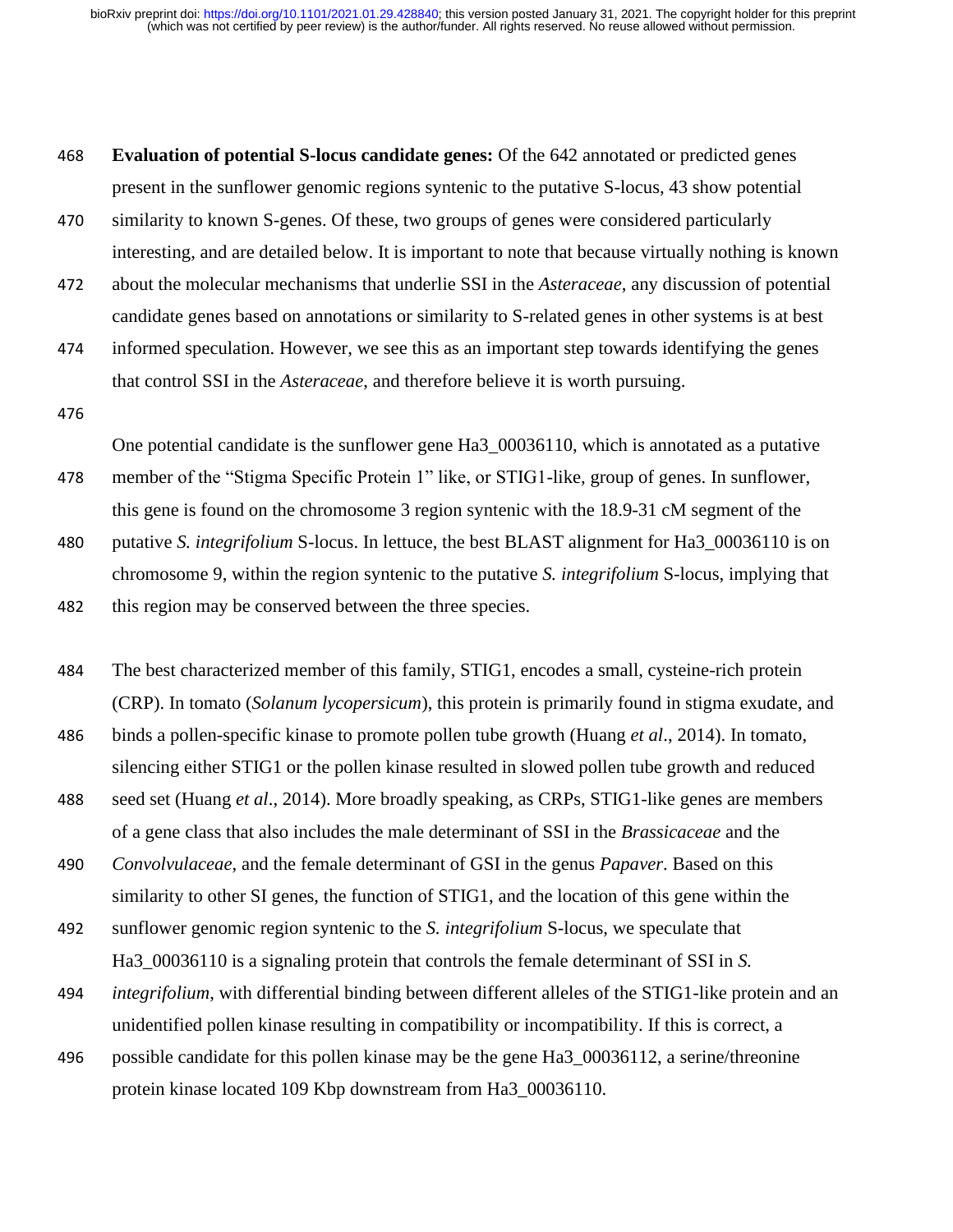#### 498

The best *S. integrifolium* homolog for Ha3\_00036110 was only expressed in five of 73 seedling 500 transcriptomes, and Ha3\_00036112 was found to be expressed in four of 73 seedlings. The two genes were never expressed in the same individual, and expression was relatively low, never

502 exceeding the 33rd percentile of BUSCO genes (Table 1). The low level of seedling expression for these genes further supports their candidacy, as S-gene expression is expected to be primarily

504 limited to floral tissue (Williams *et al*., 2014). Expression in other tissues may still occur at low levels, either due to gene expression noise or as-yet uncharacterized uses for the gene product.

506 For example, in tea (*Camellia sinensis*), an S-gene candidate was found to be expressed in leaf tissue at approximately 20% the level it was expressed in style tissue (Zhang *et al.*, 2016).

508

Another set of potential candidate genes are found on the sunflower chromosome 17 region

- 510 syntenic with the 0-18.9 cM segment of the putative *S. integrifolium* S-locus. This region contains 12 F-box genes, resembling known gametophytic self-incompatibility (GSI) systems.
- 512 For example, in *Petunia*, 17 tightly linked F-box genes serve as the male determinant of GSI (Williams *et al*., 2015). However, no genes in this sunflower region share any annotation terms
- 514 with known S-RNAse genes (The UniProt Consortium, 2019), which serve as the female determinant in GSI systems. In addition, two of these genes that were arbitrarily selected as
- 516 representatives were found to be expressed in more than half of available seedling transcriptomes, further diminishing the likelihood that they control the self-incompatibility

518 response. Because so little is known about the molecular basis of the *Asteraceae* SSI response, these genes cannot be completely discounted, but they appear to be less likely candidates than

520 the STIG1-like gene.

- 522 In addition to providing candidates for genes involved in *S. integrifolium* self-recognition, this study suggests that SRK-like genes are not involved in *S. integrifolium* SSI, as the best
- 524 homologues for the *B. oleracea* SRK in the lettuce and sunflower genomes are not found in or near the regions of those genomes syntenic with the putative *S. integrifolium* S-locus. This
- 526 finding adds evidence to the theory that specific genes that underlie *Asteraceae* SSI are different than those in the *Brassicaceae* (Allen & Hiscock, 2008).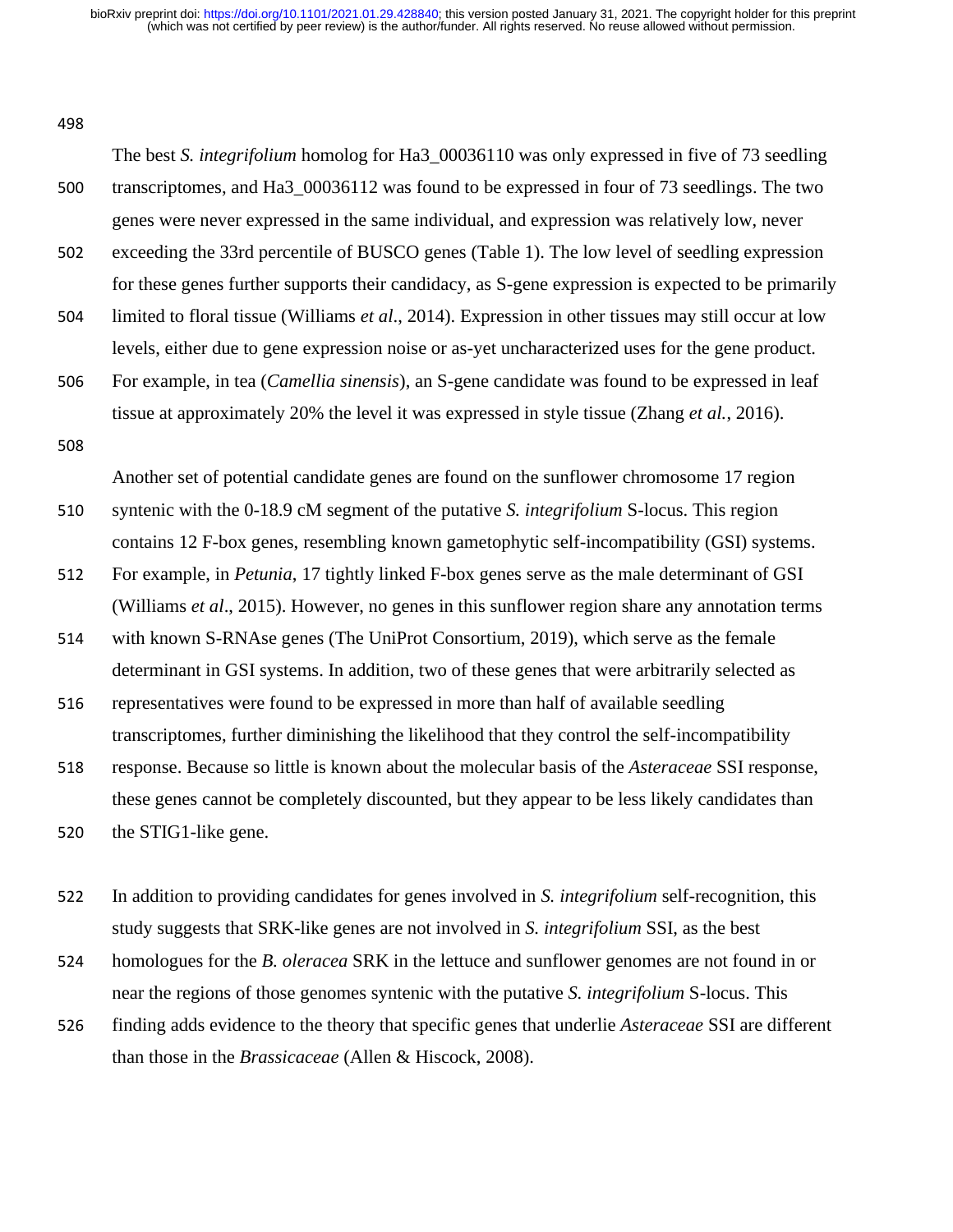- 528 **Implications for domestication and breeding:** We expect the results of this study to facilitate the domestication of *S. integrifolium*. The availability of a genetic map, associated with
- 530 particular restriction enzymes, supports the relatively inexpensive GBS genotyping of large numbers of progeny; both because these enzymes are now known to be useable in *S.*
- 532 *integrifolium*, and because it is reasonably likely that some of the same loci would be recovered if these enzymes were applied to a different population. This may support the implementation of
- 534 marker-based selection, marker-based pedigree development, and genome-wide selection. Additionally, this genetic map will assist in the anchoring and orientation of future genome 536 assemblies.
- 

538 Identifying a map location for the S-locus may also contribute to practical breeding efforts. If molecular marker data is routinely available for individuals within a breeding program, it may be

- 540 possible to predict whether any two plants will be able to successfully mate, through the direct identification of particular S-alleles or ancestral haplotype blocks in the S-region. This
- 542 information could save effort by excluding crosses that would not be successful. Perhaps more importantly, this would allow for the S-allele diversity of a given population to be monitored and
- 544 maximized. It is likely that at least some *S. integrifolium* cultivars will take the form of synthetic populations, where a set of superior genotypes are intermated and their progeny form a distinct
- 546 variety that may be reproduced for several generations. If a synthetic population is released that contains a low number of S-alleles, its long-term fecundity may be adversely affected by the
- 548 limited number of individuals that are able to intermate. Alternatively, as *S. integrifolium* is known to express moderate to severe inbreeding depression for a number of traits (Price *et al.*,
- 550 2021), it is possible that S-allele characterization information could be used increase long-term productivity by limited mating among relatives for several generations within synthetic 552 populations.

554 Overall, we anticipate that the availability of a genetic map and identification of the selfincompatibility locus will support efforts to domesticate *S. integrifolium* as a crop that will help 556 to enable sustainable agricultural systems.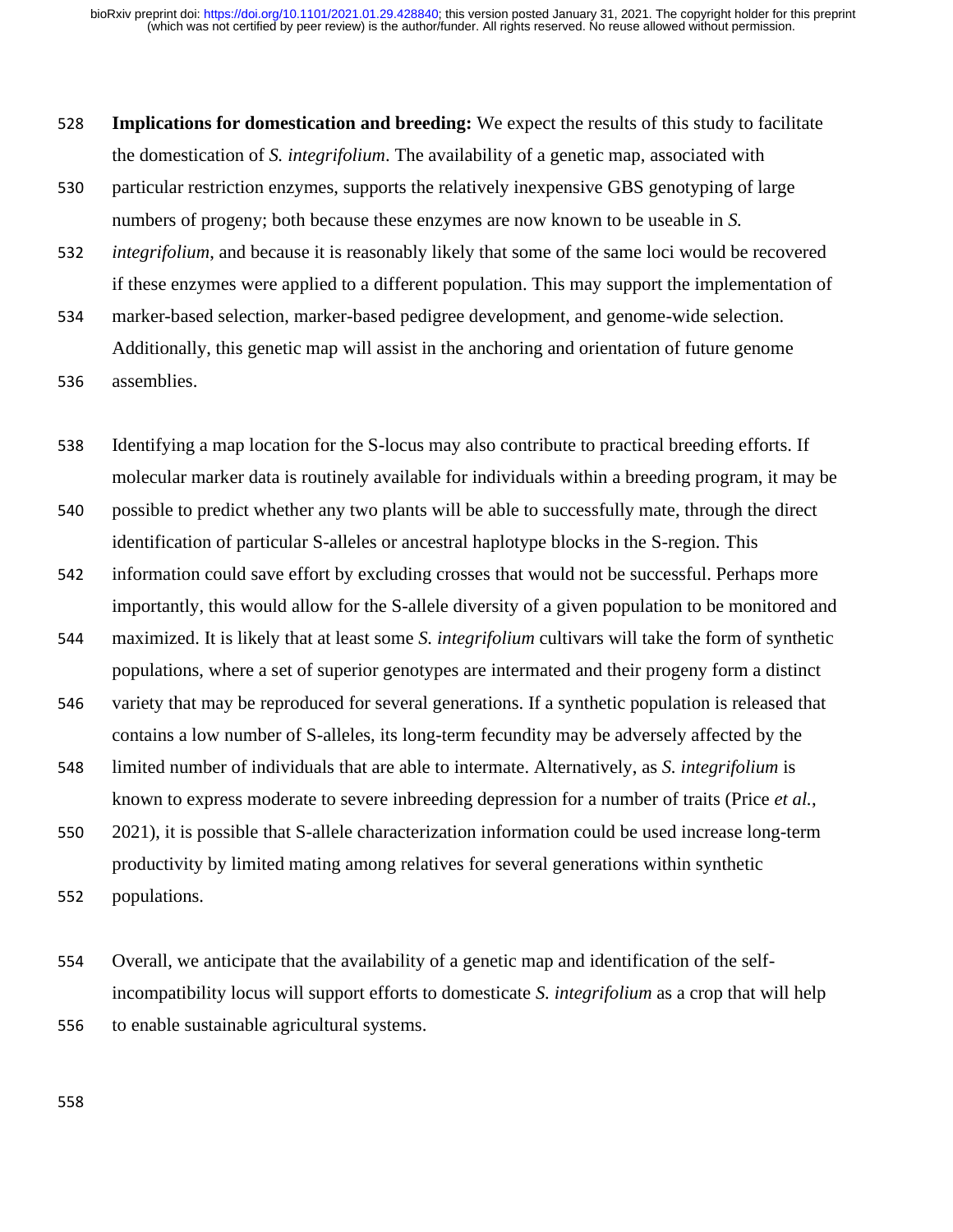### ACKNOWLEDGMENTS

- 560 Funding for this work was provided by The Perennial Agriculture project in conjunction with The Land Institute and the Malone Family Land Preservation Fund, the United States
- 562 Department of Agriculture's National Institute of Food and Agriculture Grant no. 2019-67011- 29607 to JHP, the Minnesota Department of Agriculture - Forever Green Agricultural Initiative,
- 564 and NSF grant #1737827 Dimensions US-China to YB. The authors thank Shannon Lee Anderson, Karen Beaubein, and Jill Ekar for their help in completing the controlled crosses for
- 566 this experiment. In addition, the authors thank Dr. Kevin Dorn for assistance in developing a GBS protocol, Dr. Adam Herman for bioinformatics advice, and Dr. Owen Beisel for inspiring
- 568 the hill-climbing algorithm method. Finally, the authors acknowledge the Minnesota Supercomputing Institute (MSI) at the University of Minnesota for providing computing
- 570 resources that contributed to the analysis of this study.

### 572 AUTHOR CONTRIBUTIONS

The effort to develop a linkage map was initiated by KPS, DLVT, and YB, who also secured

- 574 initial funding. DLVT created the mapping population, contributed text and visualization, and provided feedback in writing. JHP constructed the linkage map, initiated and designed the S-
- 576 locus mapping work, and developed the HC method. ARR developed the MCMC method. JHP and ARR conducted data analysis and wrote the manuscript. KPS and YB provided supervision,
- 578 and feedback on analysis, writing, and visualization.

#### 580 DATA AVAILABILITY

All code to replicate analyses may be found on GitHub, at https://github.com/UMN-

582 BarleyOatSilphium/SilphiumSLocus. All sequence data may be accessed under BioProject PRJNA695552.

584

586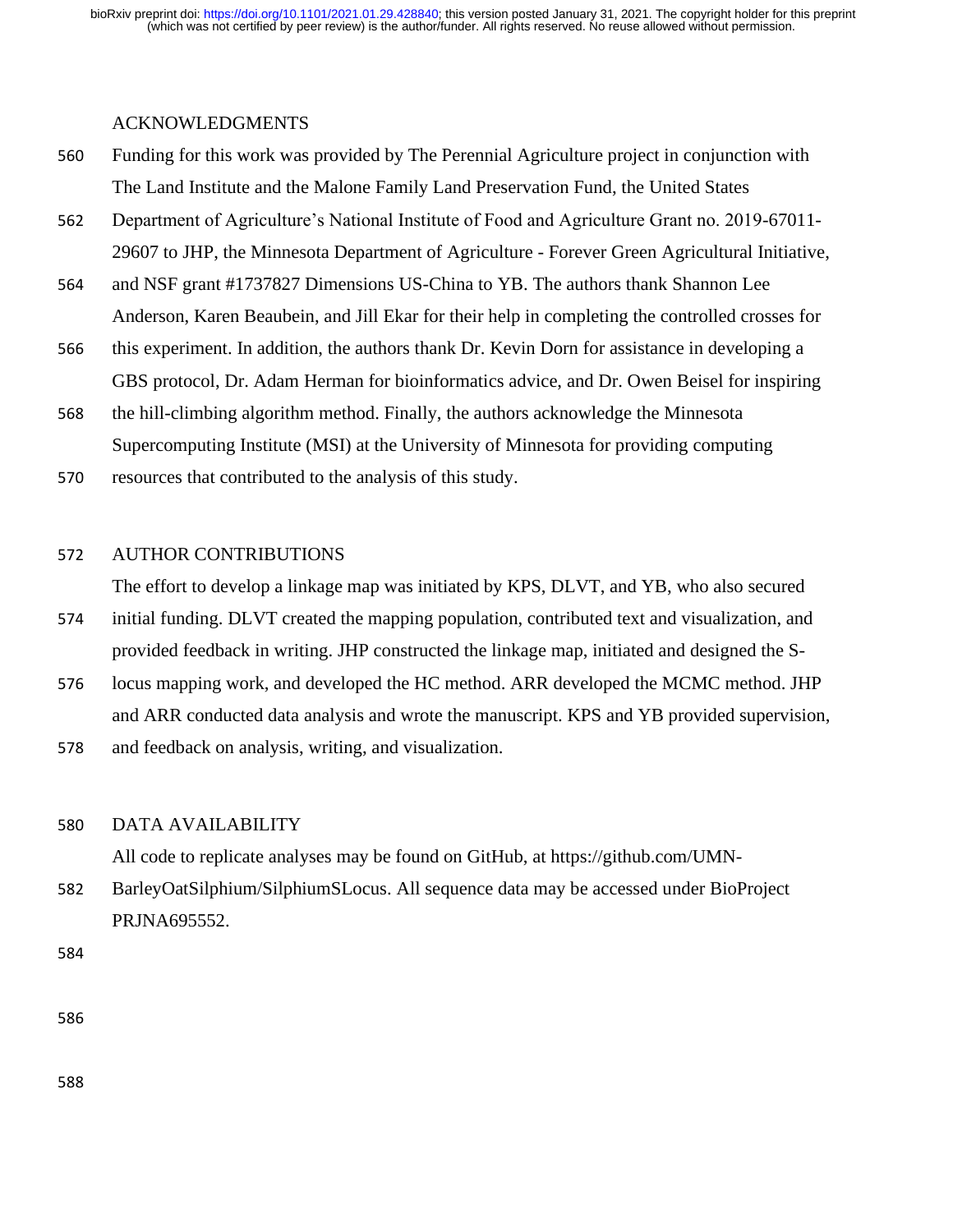# REFERENCES

|     | Allen AM, Hiscock SJ. 2008. Evolution and phylogeny of self-incompatibility systems in          |  |  |  |  |  |
|-----|-------------------------------------------------------------------------------------------------|--|--|--|--|--|
| 592 | angiosperms. In: Franklin-Tong VE, ed. Self-incompatibility in flowering plants: Evolution,     |  |  |  |  |  |
|     | Diversity and Mechanisms. Heidelberg, DE: Springer-Verlag, 73-101.                              |  |  |  |  |  |
| 594 |                                                                                                 |  |  |  |  |  |
|     | Allen AM, Thorogood CJ, Hegarty MJ, Lexer C, Hiscock SJ. 2011. Pollen-pistil interactions       |  |  |  |  |  |
| 596 | and self-incompatibility in the Asteraceae: new insights from studies of Senecio squalidus      |  |  |  |  |  |
|     | (Oxford ragwort). Annals of Botay 108(4): 687-698.                                              |  |  |  |  |  |
| 598 |                                                                                                 |  |  |  |  |  |
|     | Altschul SF, Gish W, Miller W, Myers EW, Lipman DJ. 1990. Basic local alignment search          |  |  |  |  |  |
| 600 | tool. J. Mol. Biol. 215:403-410                                                                 |  |  |  |  |  |
| 602 | Badouin H, Gouzy J, Grassa CJ, Murat F, Staton SE, Cottret L, Lelandais-Brière C.,              |  |  |  |  |  |
|     | Owens GL, Carrère S, Mayjonade B et al. 2017. The sunflower genome provides insights into       |  |  |  |  |  |
| 604 | oil metabolism, flowering and Asterid evolution. Nature 546(7656): 148-152.                     |  |  |  |  |  |
| 606 | Bod'ová K, Priklopil T, Field DL, Barton NH, Pickup M. 2018. Evolutionary pathways for          |  |  |  |  |  |
|     | the generation of new self-incompatibility haplotypes in a nonself-recognition system. Genetics |  |  |  |  |  |
| 608 | 209(3): 861-883.                                                                                |  |  |  |  |  |
|     | Brennan AC, Harris SA, Hiscock SJ. 2006. The population genetics of sporophytic self-           |  |  |  |  |  |
| 610 | incompatibility in Senecio squalidus L. (Asteraceae): the number, frequency, and dominance      |  |  |  |  |  |
|     | interactions of S alleles across its British range. Evolution 60(2): 213-224.                   |  |  |  |  |  |
| 612 |                                                                                                 |  |  |  |  |  |
|     | Breton CM, Farinelli D, Shafiq S, Heslop-Harrison JS, Sedgley M., Bervillé AJ. 2014. The        |  |  |  |  |  |
| 614 | self-incompatibility mating system of the olive (Olea europaea L.) functions with dominance     |  |  |  |  |  |
|     | between S-alleles. Tree Genetics & Genomes 10(4): 1055-1067.                                    |  |  |  |  |  |
| 616 |                                                                                                 |  |  |  |  |  |
|     |                                                                                                 |  |  |  |  |  |
|     |                                                                                                 |  |  |  |  |  |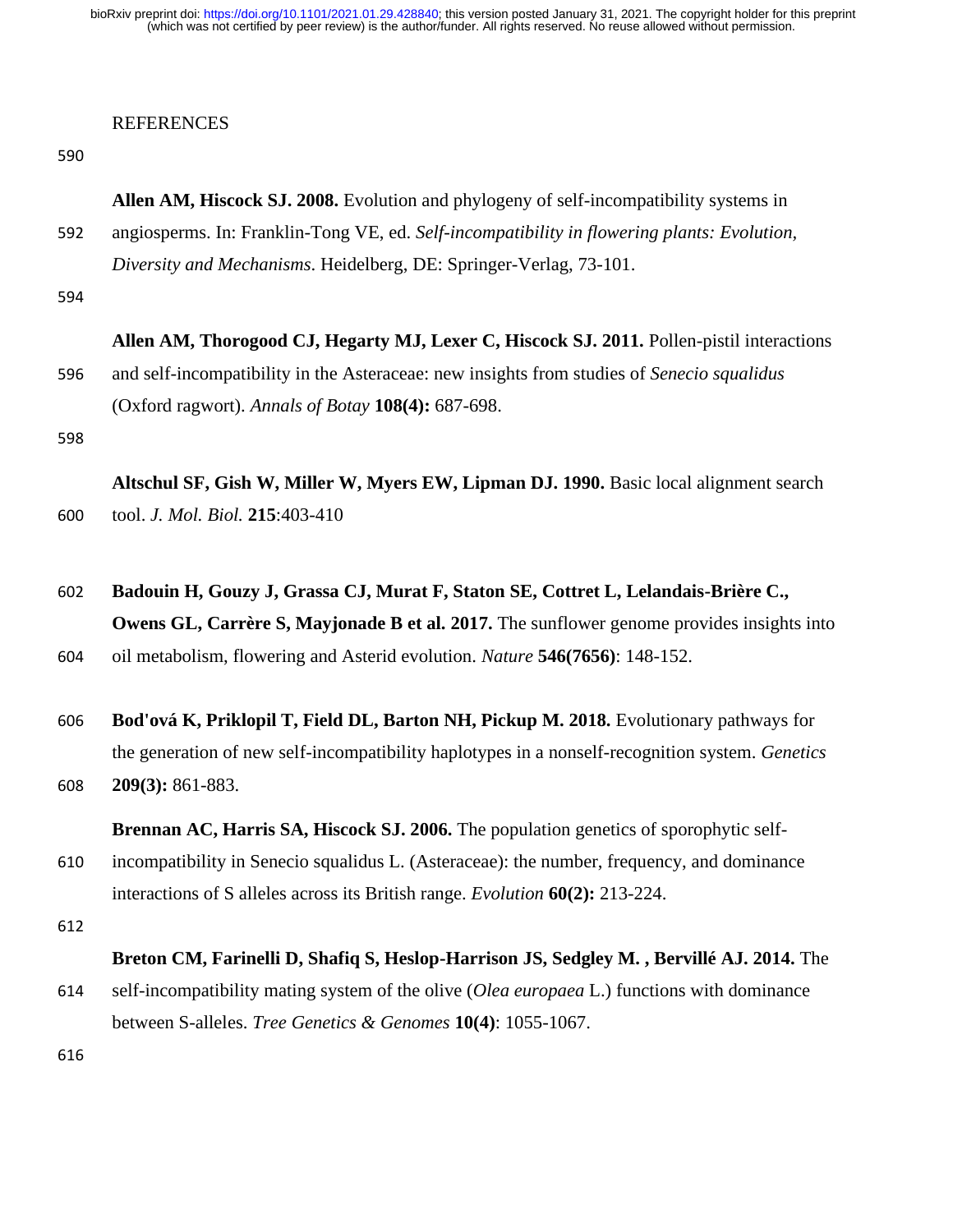**Broman KW, Wu H, Sen Ś, Churchill GA. 2003.** R/qtl: QTL mapping in experimental crosses.

- 618 *Bioinformatics* **19**:889-890
- 620 **Camargo LEA, Savides L, Jung G, Nienhuis J, Osborn TC. 1997.** Location of the selfincompatibility locus in an RFLP and RAPD map of *Brassica oleracea*. *Journal of Heredity* 622 **88(1)**: 57-60.
- 
- 624 **Catchen J, Hohenlohe P, Bassham S, Amores A, Cresko W. 2013.** Stacks: an analysis tool set for population genomics. *Molecular Ecology* **22(11)**:3124-40

626

**Chen T, Guestrin C. 2016.** XGBoost: A Scalable Tree Boosting System. In: *Proceedings of the*  628 *22nd ACM SIGKDD International Conference on Knowledge Discovery and Data Mining* (*KDD* 

*'16*). New York, NY, USA: Association for Computing Machinery, 785–794.

630

## **DeHaan LR, Van Tassel DL, Anderson JA, Asselin SR, Barnes R, Baute GJ, Cattani DJ,**

632 **Culman SW, Dorn KM, Hulke BS et al. 2016.** A pipeline strategy for grain crop domestication. *Crop Science* **56(3)**: 917-930.

634

**Edh K, Widén B, Ceplitis A. 2009.** Molecular population genetics of the SRK and SCR self-

636 incompatibility genes in the wild plant species *Brassica cretica* (*Brassicaceae*). *Genetics* **181(3)**: 985-995.

638

## **Gonthier L, Blassiau C, Mörchen M, Cadalen T, Poiret M, Hendriks T, Quillet MC. 2013.**

- 640 High-density genetic maps for loci involved in nuclear male sterility (NMS1) and sporophytic self-incompatibility (S-locus) in chicory (*Cichorium intybus* L., *Asteraceae*). *Theoretical and*
- 642 *applied genetics* **126(8)**: 2103-2121.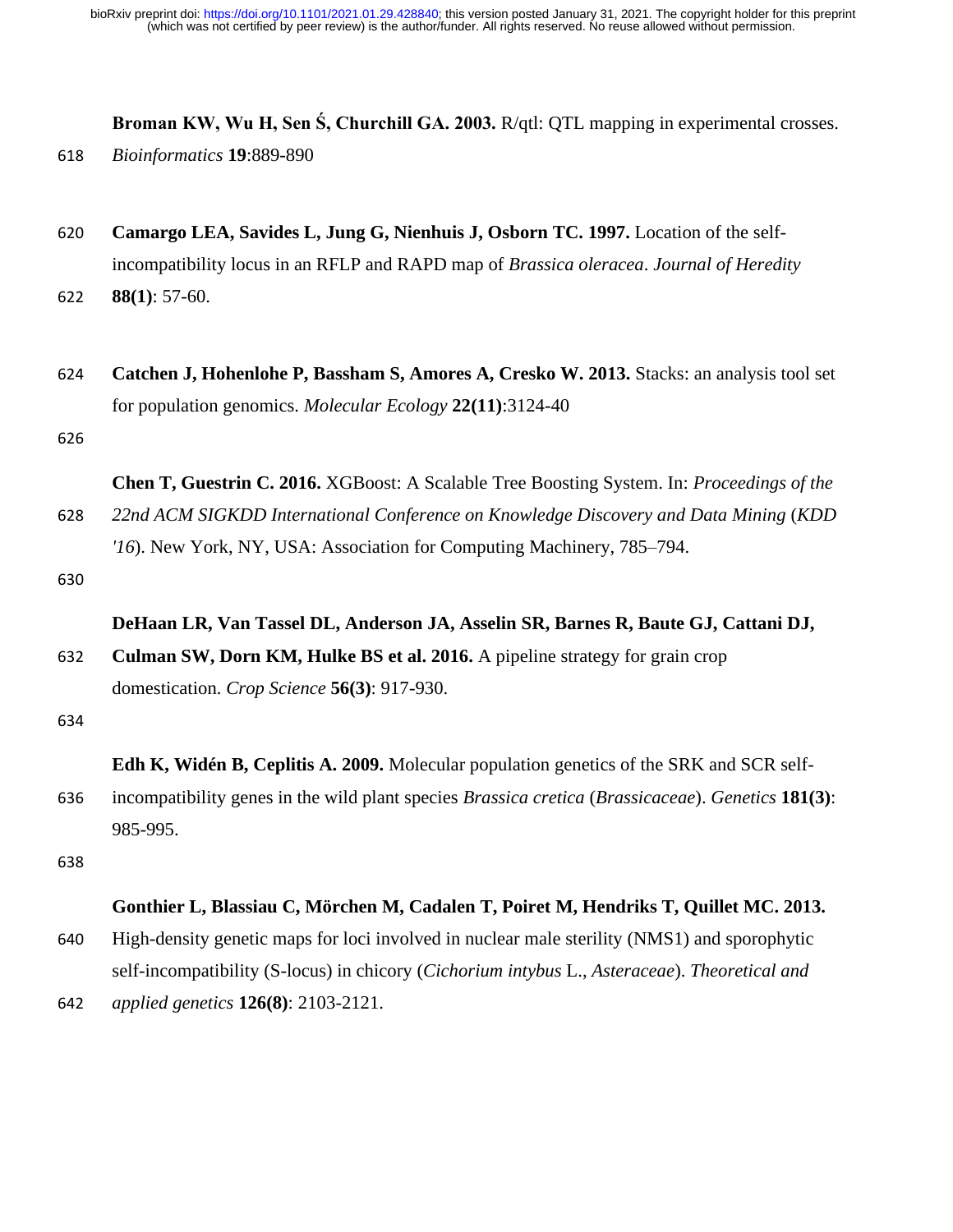| 644 | <b>Harkness A, Brandvain Y. 2020.</b> Nonself-recognition-based self-incompatibility can |  |  |  |  |  |
|-----|------------------------------------------------------------------------------------------|--|--|--|--|--|
|     | alternatively promote or prevent introgression. bioRxiv. doi: 10.1101/2020.09.29.318790  |  |  |  |  |  |

646

#### **Harkness A, Goldberg EE, Brandvain Y. 2021.** Diversification or collapse of self-

- 648 incompatibility haplotypes as a rescue process. *The American Naturalist*. doi:10.1086/712424
- 650 **Hiscock SJ. 2000.** Genetic control of self-incompatibility in *Senecio squalidus* L.(*Asteraceae*): a successful colonizing species. *Heredity* **85(1)**: 10-19.

652

**Hiscock SJ, Tabah DA. 2003.** The different mechanisms of sporophytic self-incompatibility. 654 *Philosophical transactions of the Royal Society of London. Series B, Biological sciences* 358(1434): 1037–1045.

656

**Huang WJ, Liu HK, McCormick S, Tang WH. 2014.** Tomato Pistil Factor STIG1 Promotes in 658 Vivo Pollen Tube Growth by Binding to Phosphatidylinositol 3-Phosphate and the Extracellular Domain of the Pollen Receptor Kinase LePRK2. *The Plant Cell* **26(6)**: 2505–2523.

660

**Fujii S, Takayama S. 2018.** Multilayered dominance hierarchy in plant self-incompatibility. 662 *Plant reproduction* 31(1): 15-19.

- 664 **Gandhi SD, Heesacker AF, Freeman CA, Argyris J, Bradford K, Knapp SJ. 2005.** The selfincompatibility locus (S) and quantitative trait loci for self-pollination and seed dormancy in 666 sunflower. *Theoretical and Applied Genetics* **111(4)**: 619-629.
- 668 **Larson S, DeHaan L, Poland J, Zhang X, Dorn K, Kantarski T, Anderson J, Schmutz J, Grimwood J, Jenkins J et al. 2019.** Genome mapping of quantitative trait loci (QTL)
- 670 controlling domestication traits of intermediate wheatgrass *(Thinopyrum intermedium*). *Theoretical and Applied Genetics* **132(8)**: 2325-2351.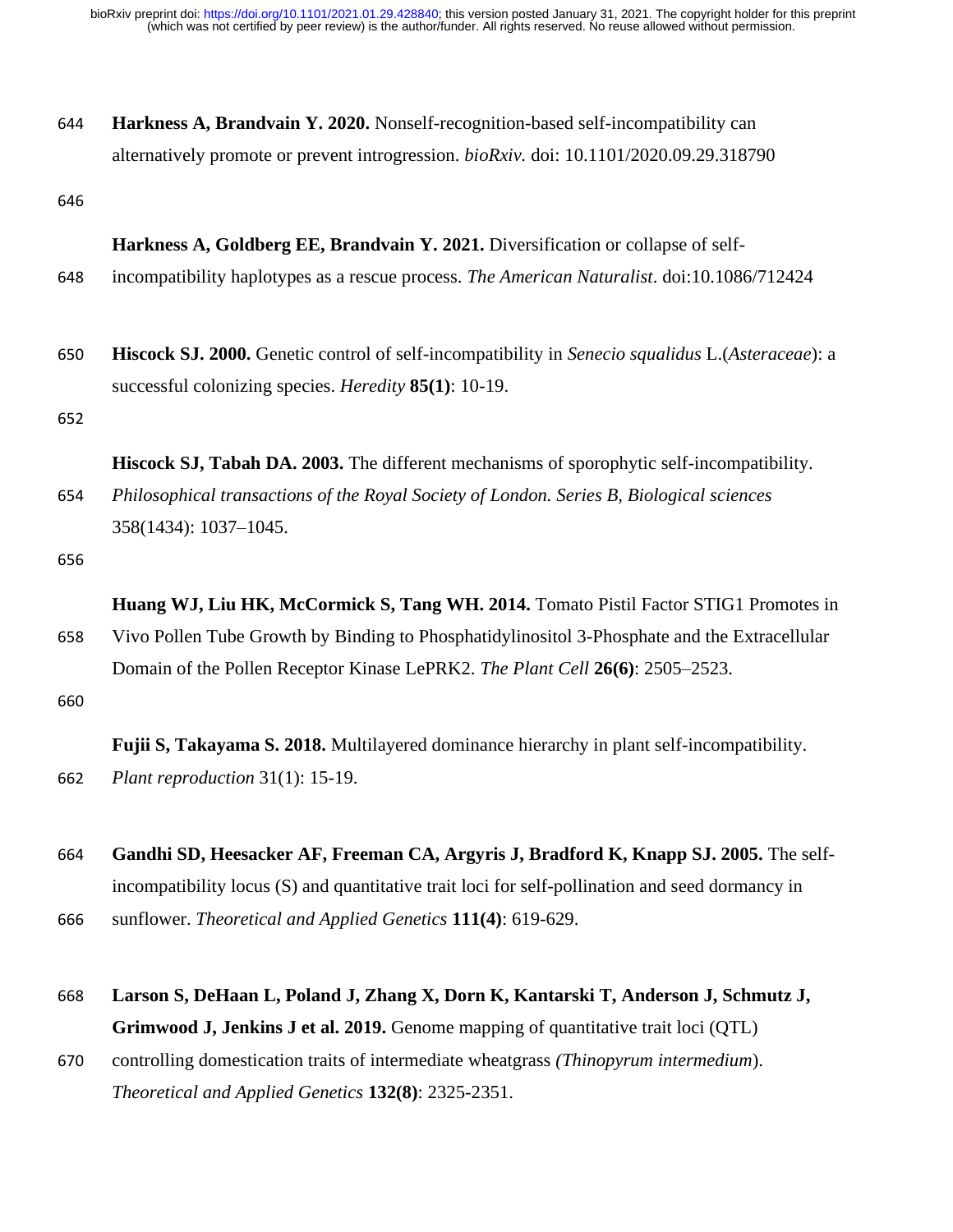672

### **Marshall E, Costa LM, Gutierrez-Marcos J. 2011.** Cysteine-rich peptides (CRPs) mediate

674 diverse aspects of cell–cell communication in plant reproduction and development. *Journal of Experimental Botany* **62(5)**: 1677-1686.

676

### **Kandel H, Hulke B, Ostlie M, Schatz B, Aberle E, Bjerke K, Eriksmoen E, Kraklau A,**

- 678 **Effertz J, Rickertsen J. et. al. 2019.** *North Dakota Sunflower Variety Trial Results for 2019 and Selection Guide.* Fargo, ND, USA: North Dakota State University Extension.
- 680 **Koseva B, Crawford DJ, Brown KE, Mort ME, Kelly JK. 2017.** The genetic breakdown of sporophytic self‐incompatibility in *Tolpis coronopifolia* (*Asteraceae*). *New Phytologist* **216(4)**: 682 1256-1267.
- 684 **Kubo K, Entani T, Takara A, Wang N, Fields AM, Hua Z. 2010.** Collaborative non-self recognition system in S-RNase-based self-incompatibility. *Science* **330(6005):** 796-799. 686

**Li H. 2013.** Aligning sequence reads, clone sequences and assembly contigs with BWA-MEM. 688 arXiv:1303.3997 [q-bio.GN].

- 690 **Price JH, Brandvain Y, Smith KP. 2021.** Measurements of lethal and non-lethal inbreeding depression inform the *de novo* domestication of *Silphium integrifolium*. *American Journal of*  692 *Botany*, in press.
- 694 **Ostevik KL, Samuk K, Rieseberg LH. 2020.** Ancestral Reconstruction of Karyotypes Reveals an Exceptional Rate of Nonrandom Chromosomal Evolution in Sunflower. *Genetics* **214(4)**: 696 1031-1045.
- 698 **Ouellette LA, Reid RW, Blanchard SG, Brouwer CR. 2018.** LinkageMapView—rendering high-resolution linkage and QTL maps. *Bioinformatics* **34(2)**: 306-307.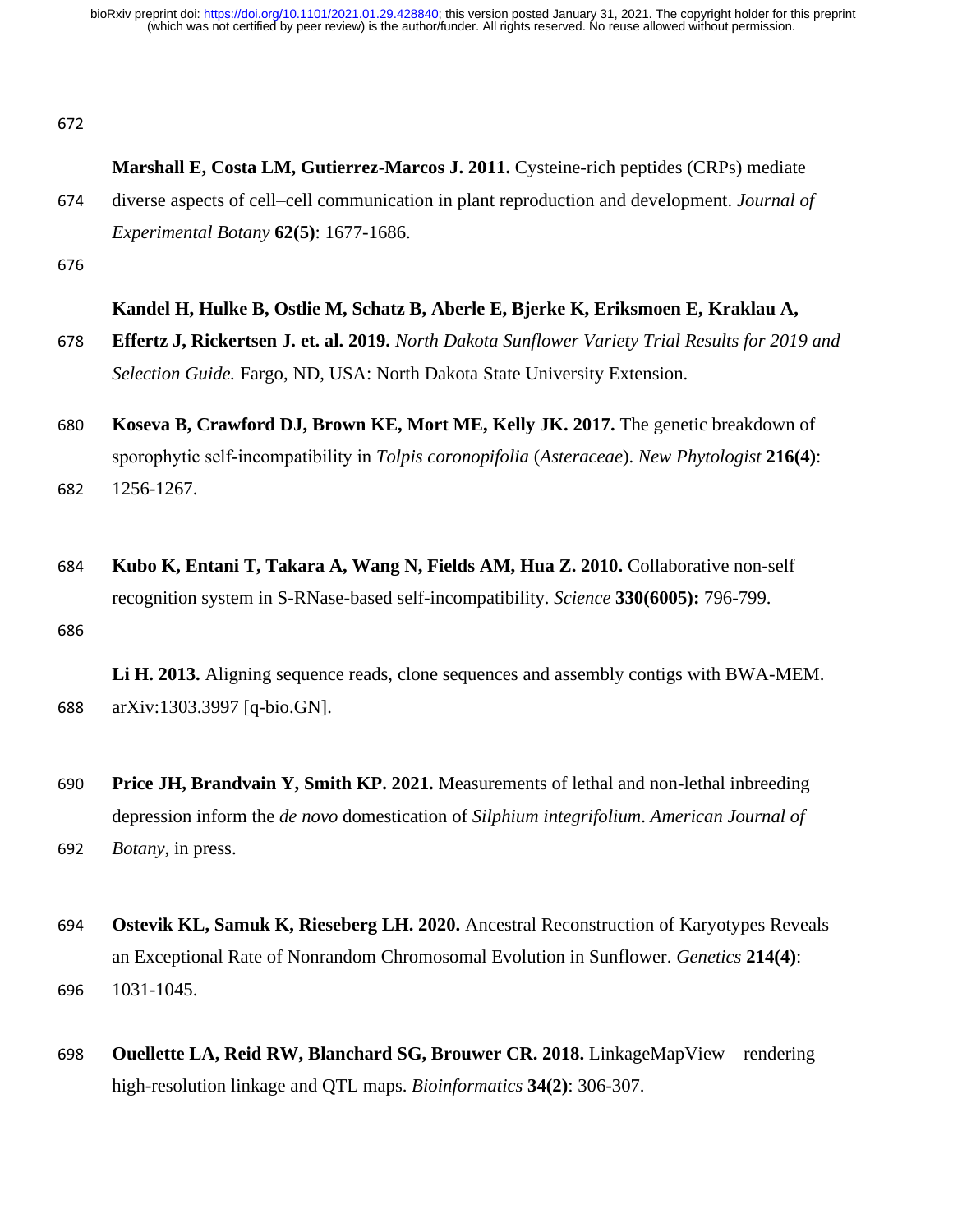700

- **R Core Team. 2019.** R: A language and environment for statistical computing. R Foundation for 702 Statistical Computing, Vienna, Austria. URL https://www.R-project.org/.
- 704 **Raduski AR, Herman A, Pogoda C, Dorn KM, Van Tassel DL, Kane N, Brandvain Y. 2021.**  Patterns of genetic variation in a prairie wildflower, *Silphium integrifolium*, suggest a non-prairie 706 origin and untapped variation available for improved breeding. *American Journal of Botany* **108(1)**: 145-158.
- 708 **Rahman MH, Uchiyama M, Kuno M, Hirashima N, Suwabe K, Tsuchiya T, Kagaya Y, Kobayashi I, Kakeda K, Kowyama Y. 2007.** Expression of stigma-and anther-specific genes
- 710 located in the S locus region of *Ipomoea trifida*. *Sexual Plant Reproduction* **20(2)**: 73-85.
- 712 **Reinert S, Van Tassel D, Schlautman B, Kane N, Hulke B. 2019.** Assessment of the biogeographical variation of seed size and seed oil traits in wild *Silphium integrifolium* Michx.
- 714 genotypes. *Plant Genetic Resources: Characterization and Utilization* **17(5)**: 427-436.
- 716 **Reinert S, Price JH, Smart BC, Pogoda CS, Kane NC, Van Tassel D, Hulke B. 2020.** Mating compatibility and fertility studies in an herbaceous perennial Aster undergoing de novo 718 domestication to enhance agroecosystems. *Agronomy for Sustainable Development* **40**:27.
- 720 **Reyes-Chin-Wo S, Wang Z, Yang X, Kozik A, Arikit S, Song C, Xia L, Froenicke L, Lavelle DO, Truco MJ et al. 2017.** Genome assembly with in vitro proximity ligation data and 722 whole-genome triplication in lettuce. *Nature Communications* **8(1)**: 1-11.
- 724 **Rindos D. 1984.** *The Origins of Agriculture: An Evolutionary Perspective*. Orlando, FL, USA: Academic Press.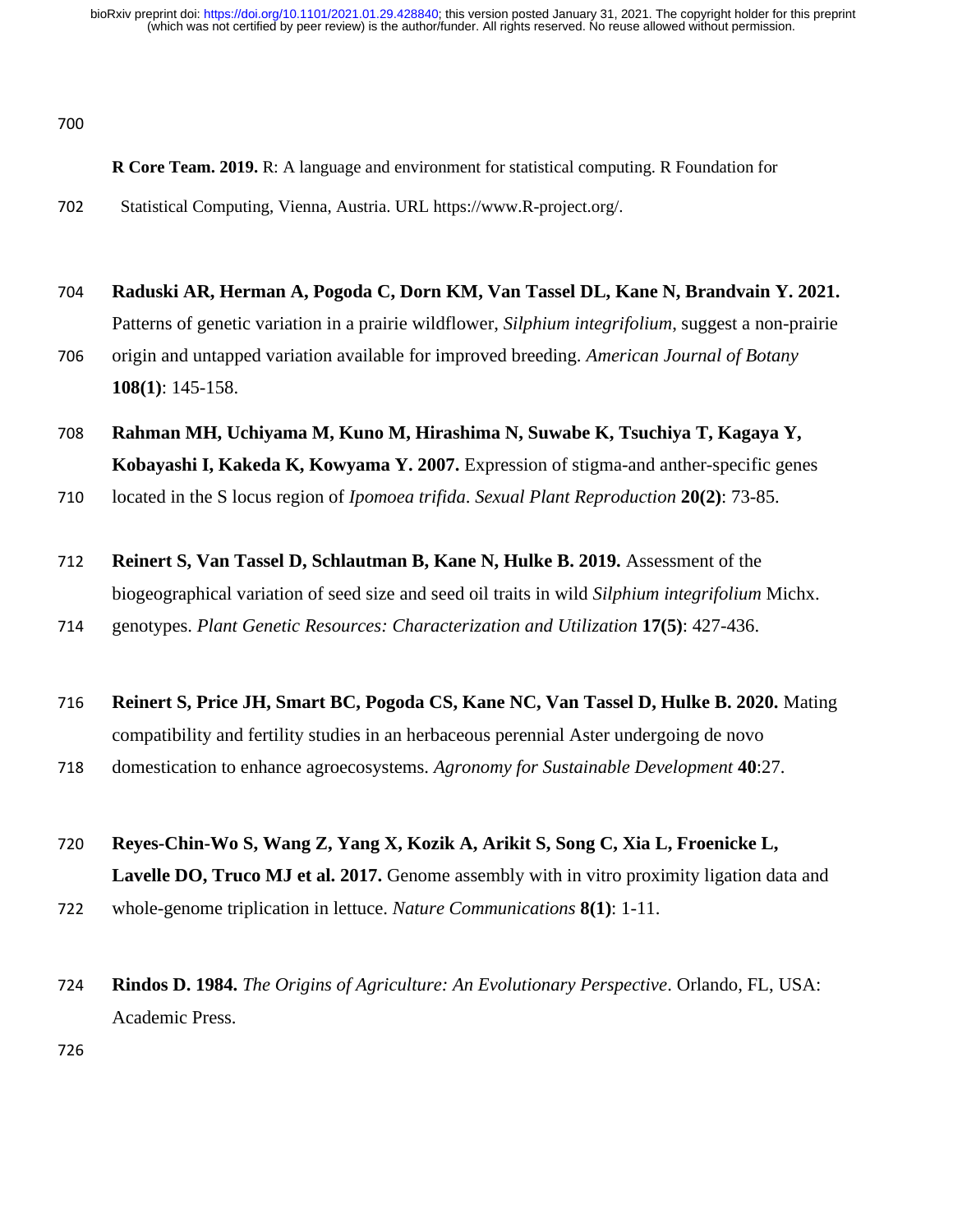### **Schiffner S, Jungers JM, Hulke BS, Van Tassel DL, Smith KP, Sheaffer CC. 2020.** Silflower

728 seed and biomass responses to plant density and nitrogen fertilization. *Agrosystems, Geosciences & Environment* 3:e20118.

730

### **Sedbrook JC, Phippen WB, Marks MD. 2014.** New approaches to facilitate rapid

732 domestication of a wild plant to an oilseed crop: example pennycress (*Thlaspi arvense* L.). *Plant Science* **227**:122-132.

734

**Settle WJ. 1967.** The chromosome morphology in the genus *Silphium* (*Compositae*). *The Ohio*  736 *Journal of Science* **67(1)**: 10-19.

- 738 **Simão FA, Waterhouse RM, Ioannidis P, Kriventseva EV, Zdobnov EM. 2015.** BUSCO: assessing genome assembly and annotation completeness with single-copy orthologs.
- 740 *Bioinformatics* **31(19)**: 3210-3212.

**Stam P. 1993.** Construction of integrated genetic linkage maps by means of a new computer 742 package: JoinMap[.](http://onlinelibrary.wiley.com/doi/10.1111/j.1365-313X.1993.00739.x/pdf) *The Plant Journal* **3**: 739-744.

### **Stein JC, Howlett B, Boyes DC, Nasrallah ME, Nasrallah JB. 1991.** Molecular cloning of a

- 744 putative receptor protein kinase gene encoded at the self-incompatibility locus of *Brassica oleracea*. *Proceedings of the National Academy of Sciences* **88(19)**: 8816-8820.
- 746 **Tomita RN, Fukami K, Takayama S, Kowyama, Y. 2004.** Genetic mapping of AFLP/AMFderived DNA markers in the vicinity of the self-incompatibility locus in *Ipomoea trifida*. *Sexual*
- 748 *Plant Reproduction* **16(6)**: 265-272.

# **The UniProt Consortium. 2019.** UniProt: a worldwide hub of protein knowledge. *Nucleic Acids*  750 *Research* 47(D1): D506–D515

752 **Van Tassel DL, DeHaan LR, Cox TS. 2010.** Missing domesticated plant forms: Can artificial selection fill the gap? *Evolutionary Applications* **3(5–6)**: 434–452.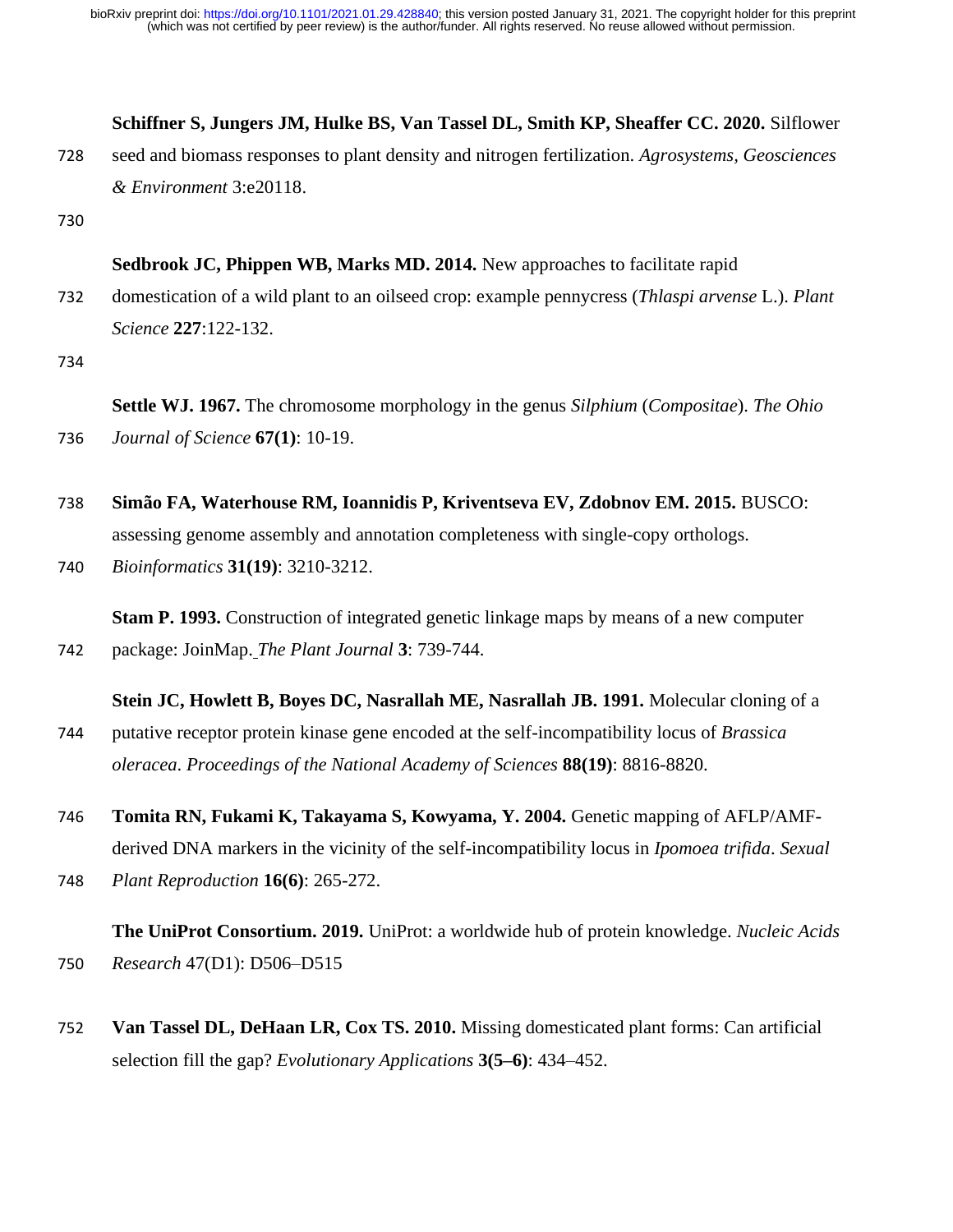- 754 **Van Tassel DL, Albrecht KA, Bever JD, Boe AA, Brandvain Y, Crews TE, Gansberger M, Gerstberger P, González-Paleo L, Hulke BS. et al. 2017.** Accelerating Silphium
- 756 Domestication: An Opportunity to Develop New Crop Ideotypes and Breeding Strategies Informed by Multiple Disciplines. *Crop Science* **57(3)**: 1274–1284.
- 758 **Williams JS, Der JP, dePamphilis CW, Kao TH. 2014.** Transcriptome analysis reveals the same 17 S-locus F-box genes in two haplotypes of the self-incompatibility locus of *Petunia*
- 760 *inflata*. *The Plant Cell*, **26(7)**: 2873-2888.

## **Williams JS, Wu L, Li S, Sun P, Kao TH. 2015.** Insight into S-RNase-based self-

762 incompatibility in *Petunia*: recent findings and future directions. *Frontiers in Plant Science* **6**:41.

### **Zhang CC, Wang LY, Wei K, Wu LY, Li HL, Zhang F, Cheng H, Ni DJ. 2016.**

- 764 Transcriptome analysis reveals self-incompatibility in the tea plant (*Camellia sinensis*) might be under gametophytic control. *BMC Genomics* **17:**359.
- 766 SUPPORTING INFORMATION

Table S1: The linkage map in tabular form.

768 Table S2: All crossing data used in this experiment.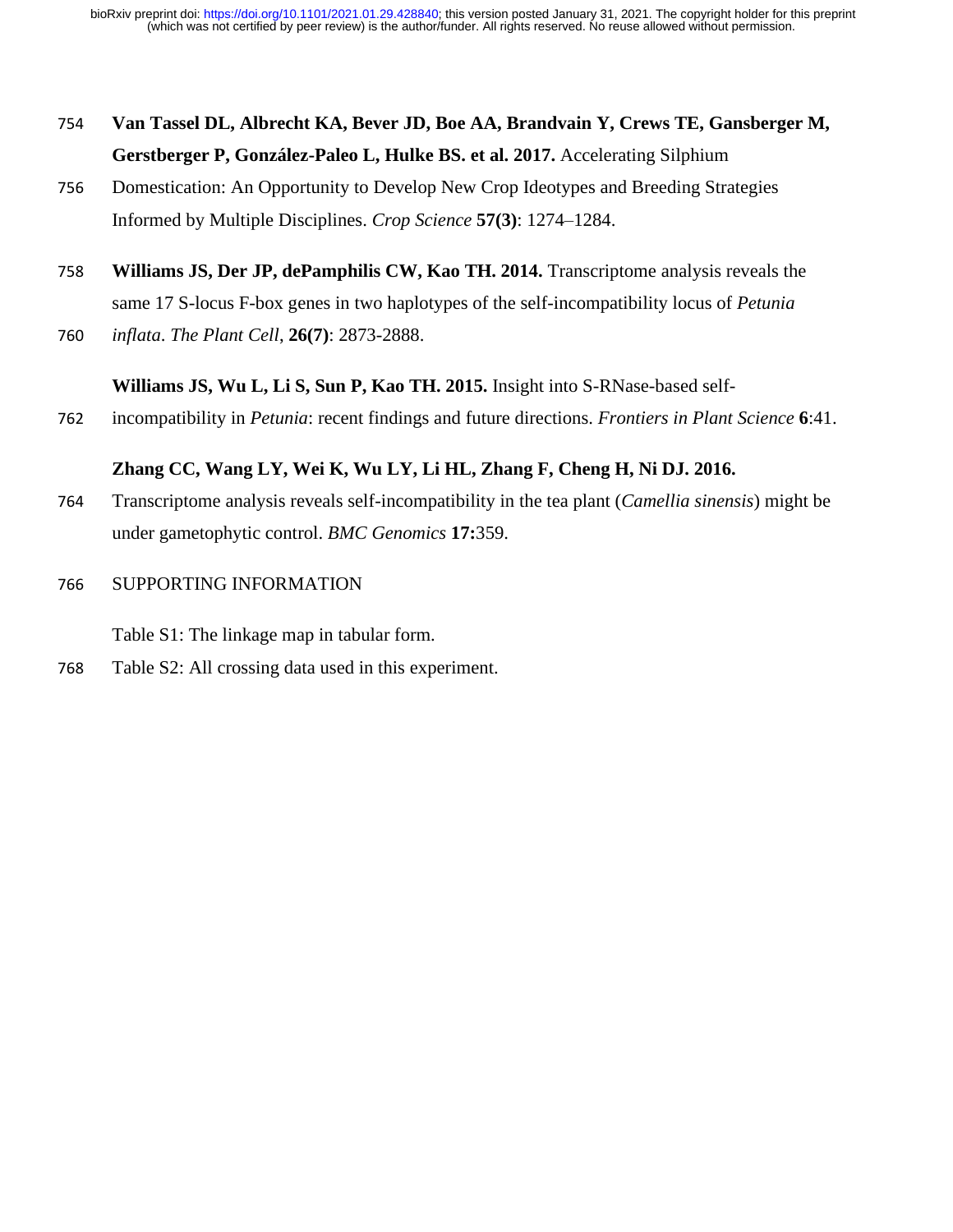Table 1: Expression of two S-gene candidates in a set of whole-plant seedling transcriptomes from a diversity panel of 73 wild collected *Silphium integrifolium* accessions. Expression is for *S. integrifolium* homologs of the named sunflower genes.

| <b>Sunflower gene</b> | <b>Description</b>                 | <b>Plant ID</b> | <b>Transcripts</b><br>per million<br>(TPM) | <b>TPM</b> as<br>percentile<br>of all genes | TPM as a<br>percentile<br>of BUSCO |
|-----------------------|------------------------------------|-----------------|--------------------------------------------|---------------------------------------------|------------------------------------|
|                       |                                    |                 |                                            |                                             | genes                              |
| Ha3 00036110          | "Stig1-like" gene                  | C7              | 0.13                                       | 0.076                                       | 0.052                              |
|                       |                                    | D <sub>8</sub>  | 2.26                                       | 0.352                                       | 0.332                              |
|                       |                                    | E4              | 0.57                                       | 0.256                                       | 0.206                              |
|                       |                                    | E <sub>5</sub>  | 0.57                                       | 0.264                                       | 0.237                              |
|                       |                                    | H2              | 0.2                                        | 0.130                                       | 0.096                              |
| Ha3 00036112          | serine/threonine<br>protein kinase | B <sub>3</sub>  | 0.27                                       | 0.177                                       | 0.130                              |
|                       |                                    | <b>B</b> 9      | 1.14                                       | 0.315                                       | 0.305                              |
|                       |                                    | E <sub>8</sub>  | 1.37                                       | 0.340                                       | 0.329                              |
|                       |                                    | H7              | 0.07                                       | 0.027                                       | 0.019                              |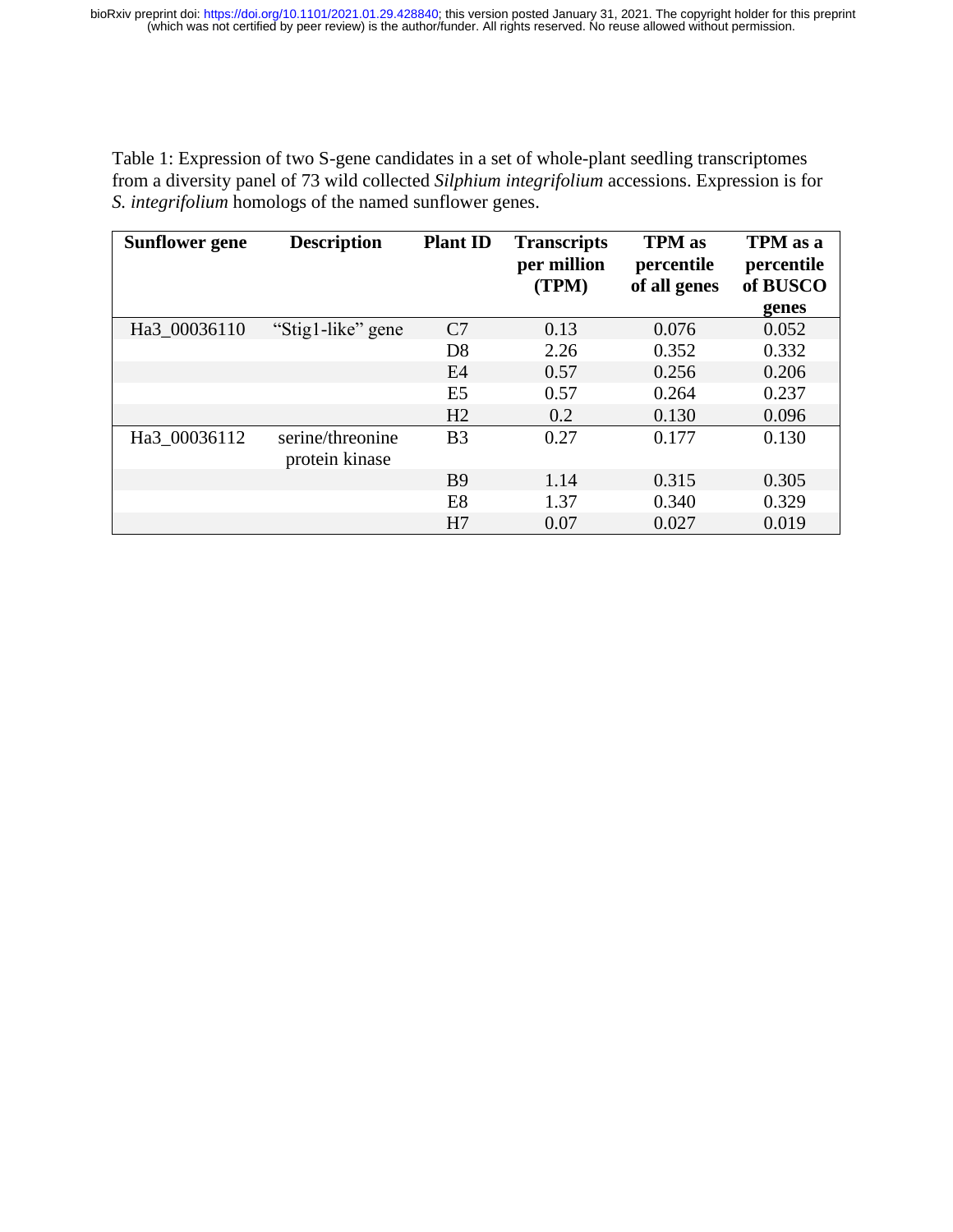

Figure 1: Visualization of the crossing design used in this experiment. Each circle represents one plant, with black circles representing plants that were used for crosses, and gray plants representing other members of the mapping population that were not selected. The dashed box represents one of the small diallels that formed the basis for the design—twenty of these were used for this experiment. Arrows represent matings, with each arrow pointing from the male parent to the female parent.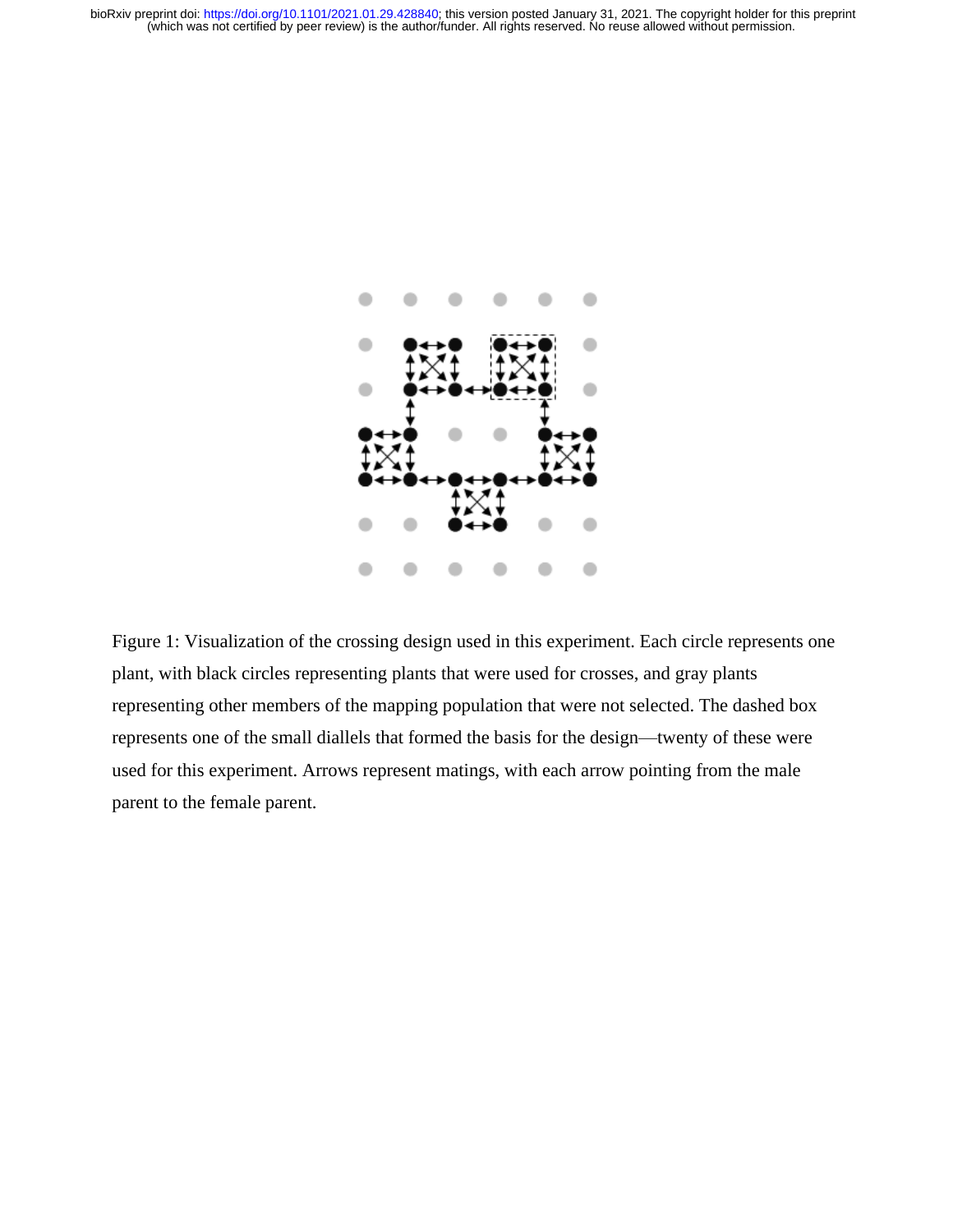

Figure 2: Linkage map for *Silphium integrifolium.* The black bar on linkage group 6 represents the putative S-locus QTL, with the circle showing the LOD peak and the extent of the bar showing a composite of the 95% Bayes credible intervals for several mapping methods. Map visualization was performed using "LinkageMapView" (Ouellette *et al*., 2018).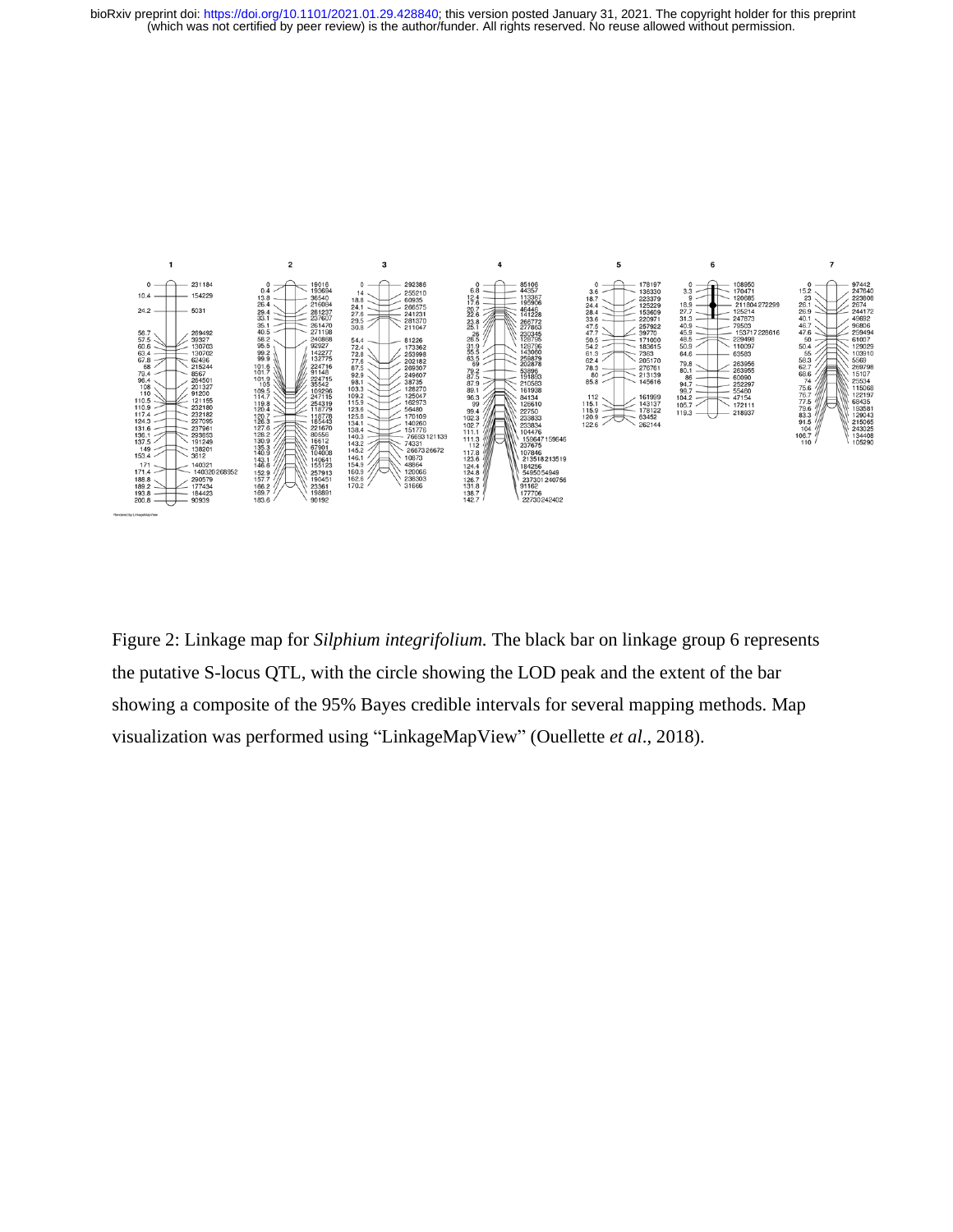

Figure 3: Distribution of seed set values for reciprocal matings (pairs of individuals mated, with each individual used as both a male and female). Each dot represents the seed set value of one plant, with lines connecting mated pairs. The individuals with the higher seed set value in the pair are placed on the left side of the chart.